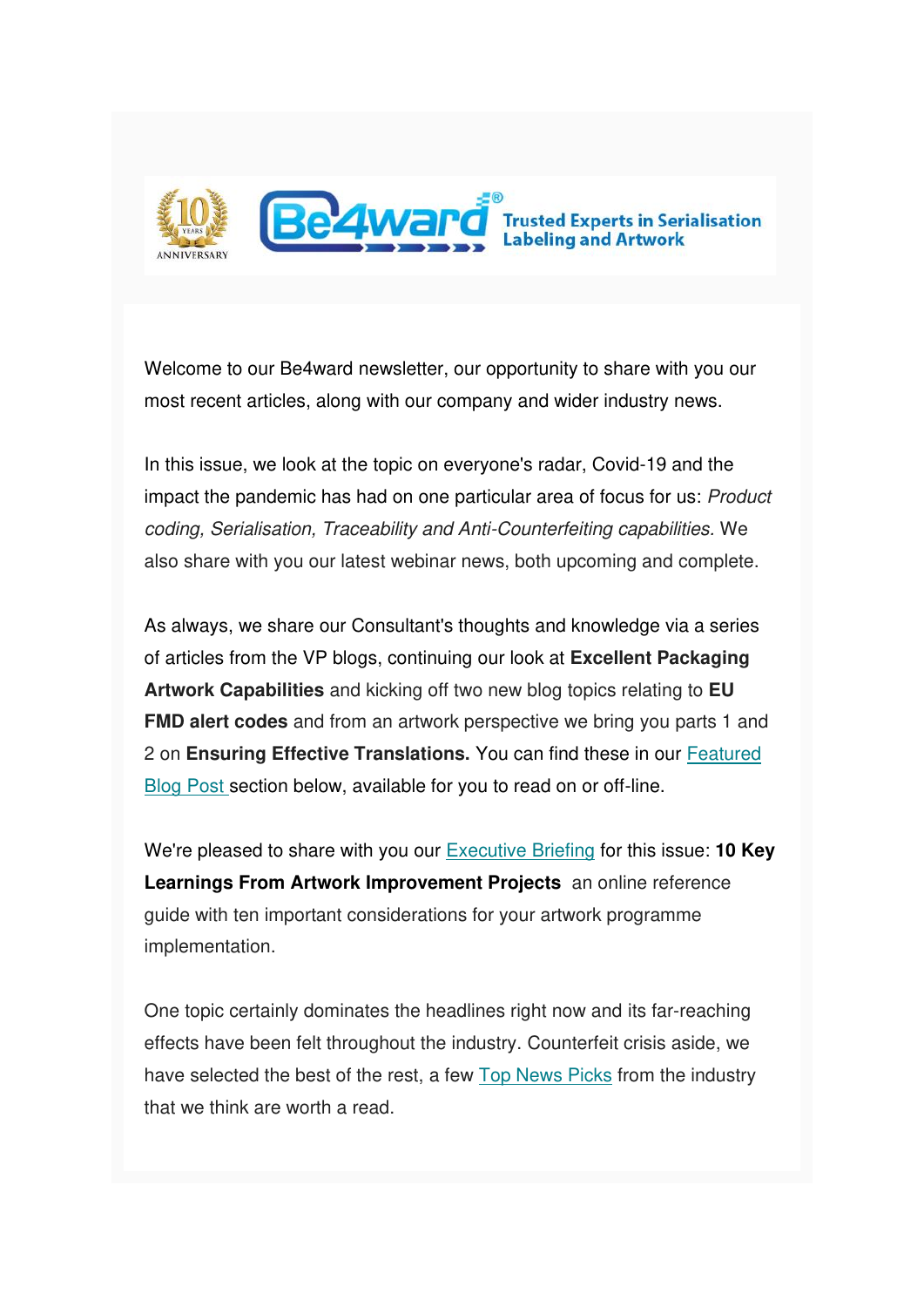We've received excellent feedback on the value of the content we share in this newsletter and appreciate you taking the time to enjoy sharing our news and updates. As always we welcome your thoughts and comment. If you and your business require advice or assistance in any of these areas, please do not hesitate to get in touch.

Kind regards,

The team at Be4ward

[Go to Featured Blog Posts](https://us5.admin.mailchimp.com/campaigns/preview-content-html?id=1383648#SMBlog1)

[Go to Executive Briefing](https://us5.admin.mailchimp.com/campaigns/preview-content-html?id=1383648#Executive Briefing 2)

[Go to Top News Picks](https://us5.admin.mailchimp.com/campaigns/preview-content-html?id=1383648#TOPNEWSPICKS)



**Industry News**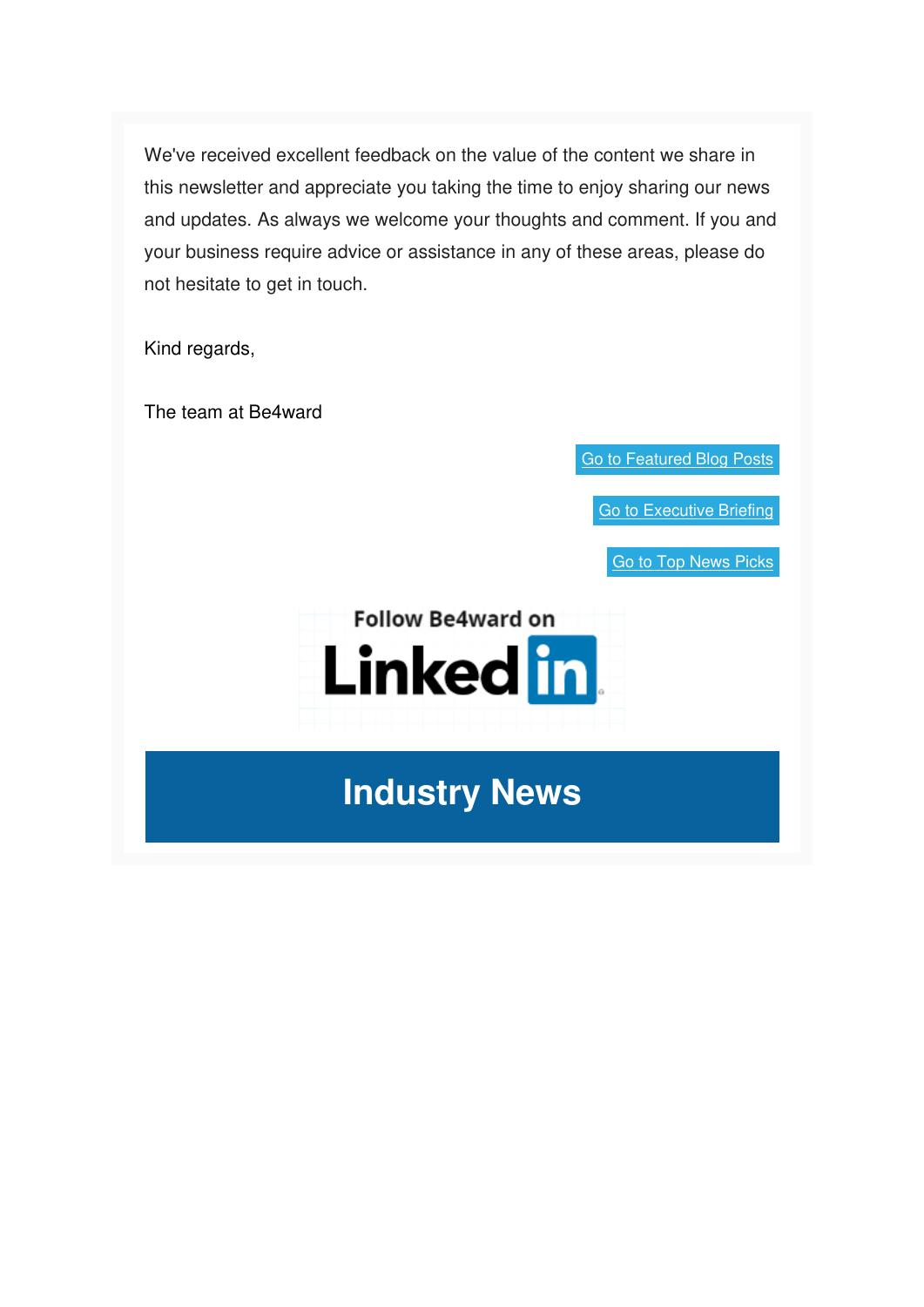

## **Covid-19 brings Serialisation into the spotlight**

Much of the headlines around Covid-19 and the pharmaceutical industry has centred around the disruption to supply chains and the race for a vaccine, however many other stories have surfaced in the last month relating to the detection of falsified goods and medications. It's a sad fact that where disruption occurs the opportunists will swoop and in the case of the Covid-19 world crisis this has become apparent in the discovery of an abundance of counterfeit masks, medical devices, sanitisers, virus test kits and even Covid-19 anti-virals entering the market. This is alongside the escalation in the cases of counterfeit of the standard medications such as antibiotics, painkillers and inhalers where criminal organisations are taking advantage of a spike in demand due to panic buying, interrupted supply chains and a scarcity of supply.

The explosion in counterfeit goods in the healthcare industry has prompted the Transnational Alliance to Combat Illicit Trade (TRACIT) to issue a statement to consumers warning them of the surge in fake, falsified and substandard medical products and medicines. The statement, which can be read in full [here](https://www.tracit.org/covid-19.html)**,**  specifically reports the emergence of falsified versions of treatments such as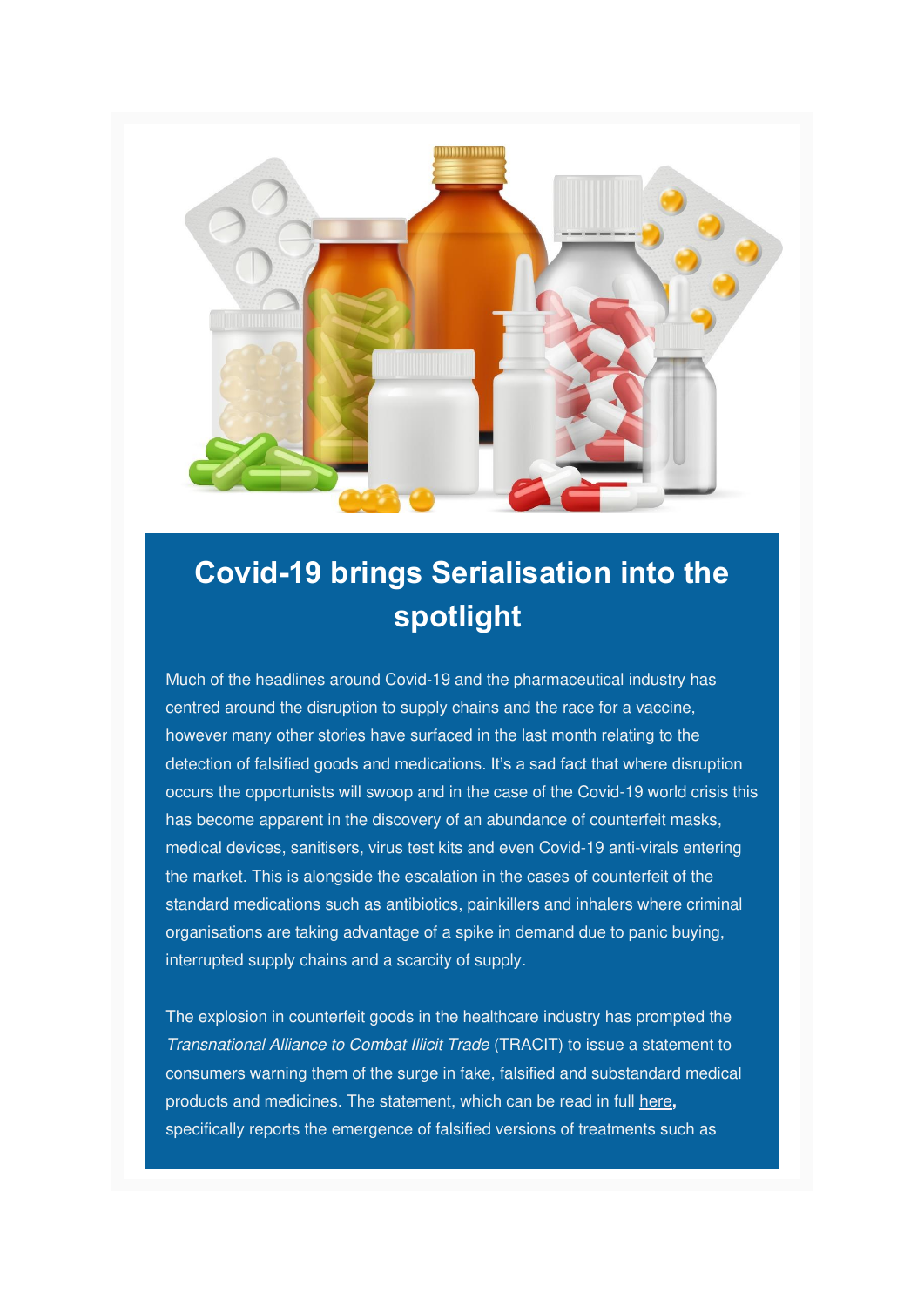Hydroxychloroquine and Azithromycin and that joint operations by the World Customs Organization, Europol and Interpol to seize counterfeit and unauthorised goods have seen a significant increase in confiscated goods. In the statement TRACIT also calls for immediate action by governments, law enforcement, internet platforms and brand owners to protect consumers and secure the supply chain.

There is a clear message coming out of the industry, that now is not the time for authorities to relax regulations around serialisation or for manufacturers to delay the implementation of a serialisation strategy. It is of paramount importance that supply chains are fully protected against this increasing threat. Some relaxation of serialisation requirements has been proposed by various national authorities to ease the flow of supply at a time of crisis, this has already been seen in France and Luxembourg, yet there is widely held belief that this opens the door to counterfeit crime, creates confusion and ultimately compromises patient safety.

At Be4ward our international team of expert consultants remains in place, fully operational and available to offer your company the support and guidance you need to secure your products from the threat of counterfeits. We continue to deliver our clients uninterrupted service via virtual workshops, consultation sessions and remote support. We also have an extensive publication programme of materials relating to serialisation strategy and anti-counterfeit measures. If you'd like to receive further information or speak with one of our expert advisors, please get in touch at: enquires@be4ward.com

Further reading and our top picks on the topic of the Covid-19 counterfeit crisis can be found here:

- COVID-19 – [Fighting the fakes](https://www.efpia.eu/news-events/the-efpia-view/blog-articles/covid-19-fighting-the-fakes/)
- [OLAF launches enquiry into fake COVID-19 related products](https://ec.europa.eu/anti-fraud/media-corner/news/20-03-2020/olaf-launches-enquiry-fake-covid-19-related-products_en)
- [COVID-19: Beware of falsified medicines from unregistered websites](https://www.ema.europa.eu/en/news/covid-19-beware-falsified-medicines-unregistered-websites)
- [Global operation sees a rise in fake medical products related to COVID-19](https://www.interpol.int/en/News-and-Events/News/2020/Global-operation-sees-a-rise-in-fake-medical-products-related-to-COVID-19)
- [Medical Product Alert N°3/2020](https://www.who.int/news-room/detail/31-03-2020-medical-product-alert-n-3-2020)
- [How criminals profit from the COVID-19 pandemic](https://www.europol.europa.eu/newsroom/news/how-criminals-profit-covid-19-pandemic)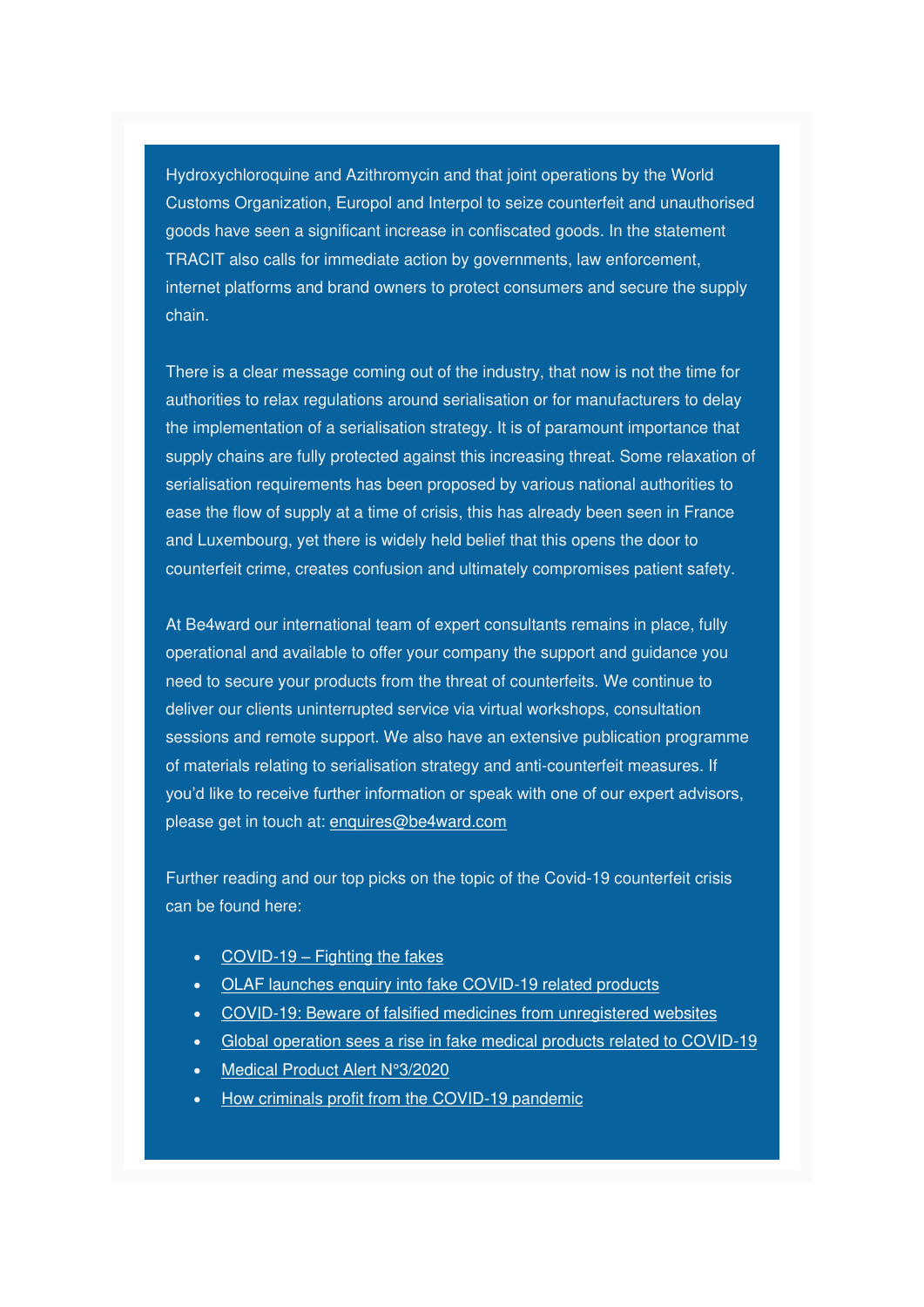

### **FMD recall hits the headlines**

A significant event in the EU FMD timeline took place in February, the first recall of a product due to EU FMD. GlaxoSmithKline (GSK) initiated a recall of a batch of their Beconase Aqueous Nasal Spray after it was discovered that the physical product had been released onto the market with an incorrect status. When attempting to decommission at the pharmacy the status of the pack may report as "Destroyed". This incident demonstrates the importance of having robust processes for the control of product status during manufacturing. It also sends out a clear message that the EU FMD must be taken seriously or you risk causing impacts on your commercial operations.

Now is an important time to ensure your company has a robust recall process in place which includes the specific EU FMD touch points. At Be4ward, we advise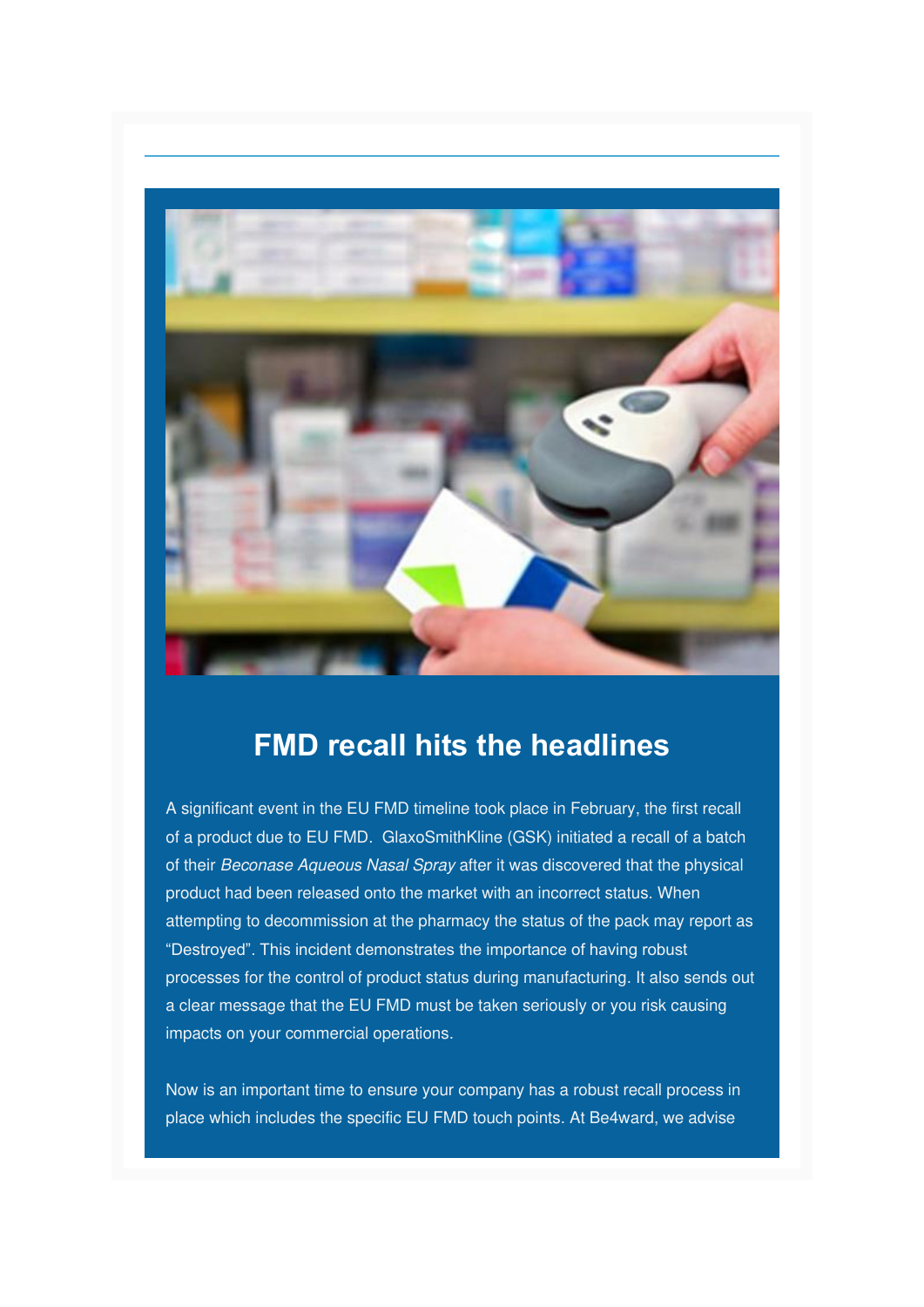conducting a mock recall to test this process and our expert consultants can assist with this process. If you require help or advice establishing your recall process please get in touch: [enquiries@be4ward.com](mailto:enquiries@be4ward.com)

This landmark FMD recall is reported here by Chemist & Druggist

• [FMD recall issued for the first time in six months](https://www.chemistanddruggist.co.uk/news/fmd-medicine-recall-issued-first-time-six-months)



## **GS1 Digital Link 1.1 Smart packaging standards for the 21st Century**

In February GS1, the global supply chain standards organisation, released an update to the GS1 Digital Link standards [1]. This is a significant development in the ability for brand owners and manufacturers to enhance the user's product experience.

The GS1 Digital Link standards bring together the omnipresent consumer barcode, seen on almost every consumer and healthcare pack globally and used over 5 billion times every day, with the power of the internet, to web-enable physical products. This facilitates the digitisation of the product and enhances the ability to interact directly with the end consumer/ patient.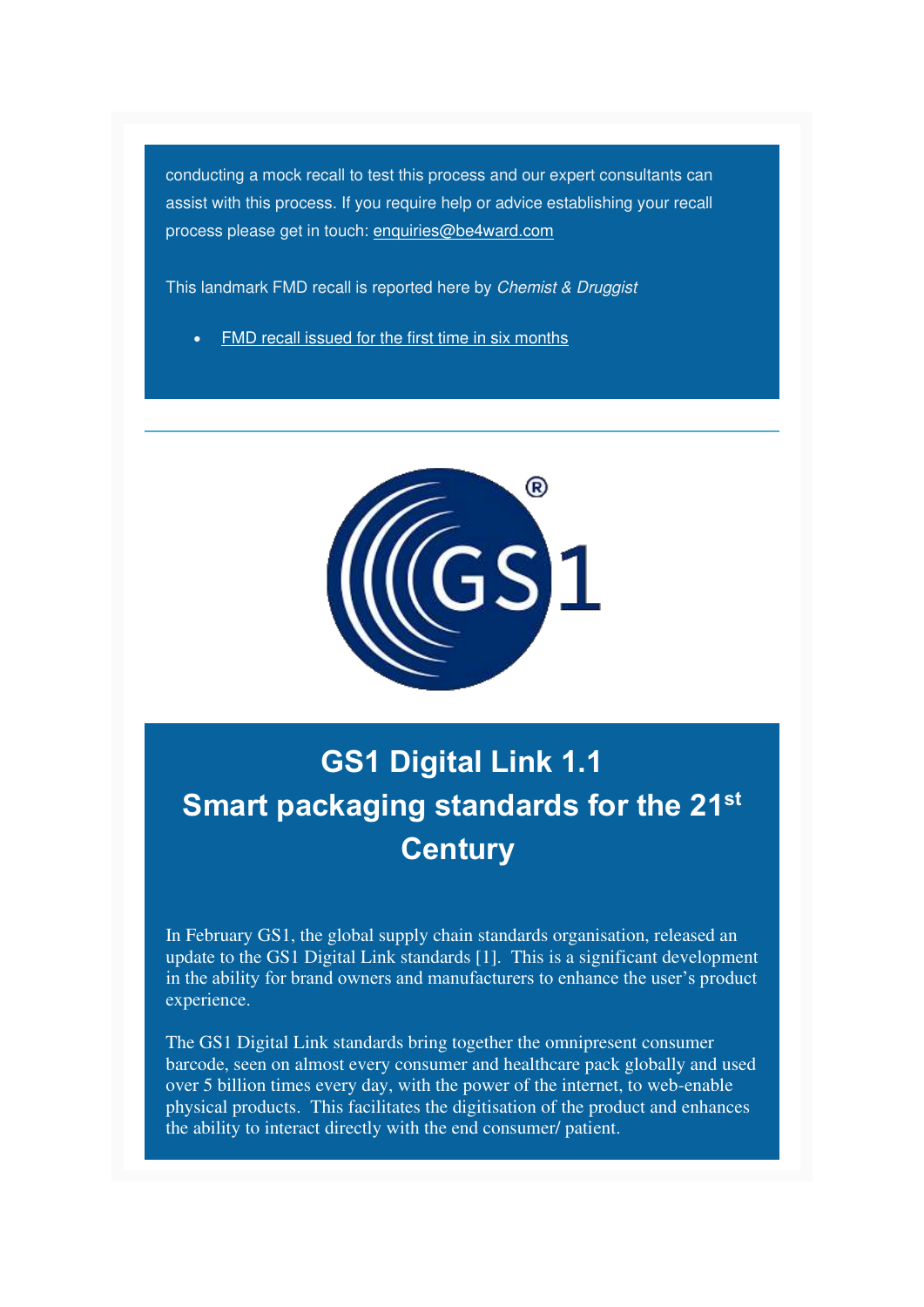With the advent of smart devices and on-pack scanning features such as barcodes and NFC labels, the physical pack has become a very powerful channel to engage and interact with the consumer. 91% of consumers value in depth product information, beyond the label and 81% are willing to switch to a brand that offers more in depth information.[2]

"The release of these standards gives brand owners and healthcare manufacturers the ability to offer enhanced product experiences using open, interoperable and global standards," said **Grant Courtney, Principal Consultant at Be4ward and Co-chair of the GS1 Digital Link Standard Development Work Group, "we are already seeing major brands adopting** these standards to build exciting new offerings to their customers.

#### **What's new in version 1.1 of the GS1 Digital Link Standards?**

The updated standards now provide several new capabilities including 'link type' which allows a wide range of specific content to be provided such as electric leaflets, recall status, traceability information, ingredients, allergens and many more.

Another capability supported by the updated standard is compression of the data held in the barcode/ NFC label/ RFID Tag/ etc. Compression allows for more information to be held in a smaller barcode for example.

[\[1\]](https://us5.admin.mailchimp.com/campaigns/preview-content-html?id=1383648#_ftnref1) [https://www.gs1.org/docs/Digital-](https://www.gs1.org/docs/Digital-Link/GS1_Digital_link_Standard_i1.1.pdf)[Link/GS1\\_Digital\\_link\\_Standard\\_i1.1.pdf](https://www.gs1.org/docs/Digital-Link/GS1_Digital_link_Standard_i1.1.pdf) [\[2\]](https://us5.admin.mailchimp.com/campaigns/preview-content-html?id=1383648#_ftnref2) The Transparency Imperative, FMI with Label Insight, 2018

## **Be4ward Company News**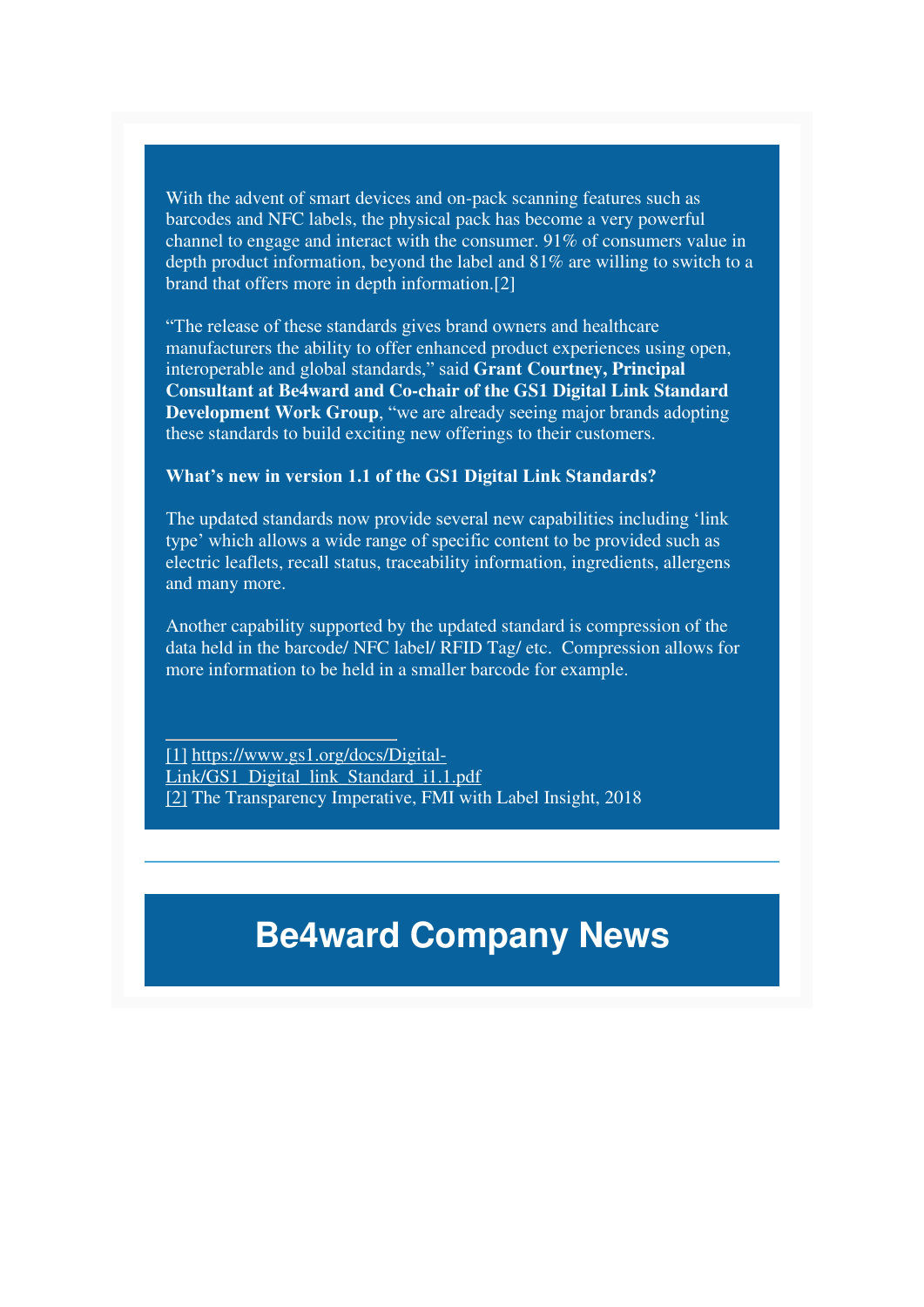### - WEBINAR: -

### Join us on the 29th of April, at 2 p.m. GMT.

## **ONE YEAR AFTER EU FMD COMPLIANCE:** WHAT ISSUES NEED TO BE ADDRESSED?



## **One Year After EU FMD Compliance: What Issues Need to be Addressed?**

An upcoming Be4ward | Optel | Jennason webinar

Wednesday, April 29, 2020 | 9am EDT (NA) / 2pm BST (UK) / 3pm CEST (EU-Central) | 60 min

It's been one year since the European Union (EU) adopted the Falsified Medicines Directive (FMD) as a means of combatting counterfeiting in the pharmaceutical industry. How effective has the EU FMD been and how secure is the supply chain now?

In this webinar, OPTEL and Be4ward consultants Grant Courtney and Scott Pugh, both traceability experts, weigh in on the issues that still need to be addressed, including the EU FMD's bookend approach that creates a race between authentic and counterfeit medicines in reaching the patient first.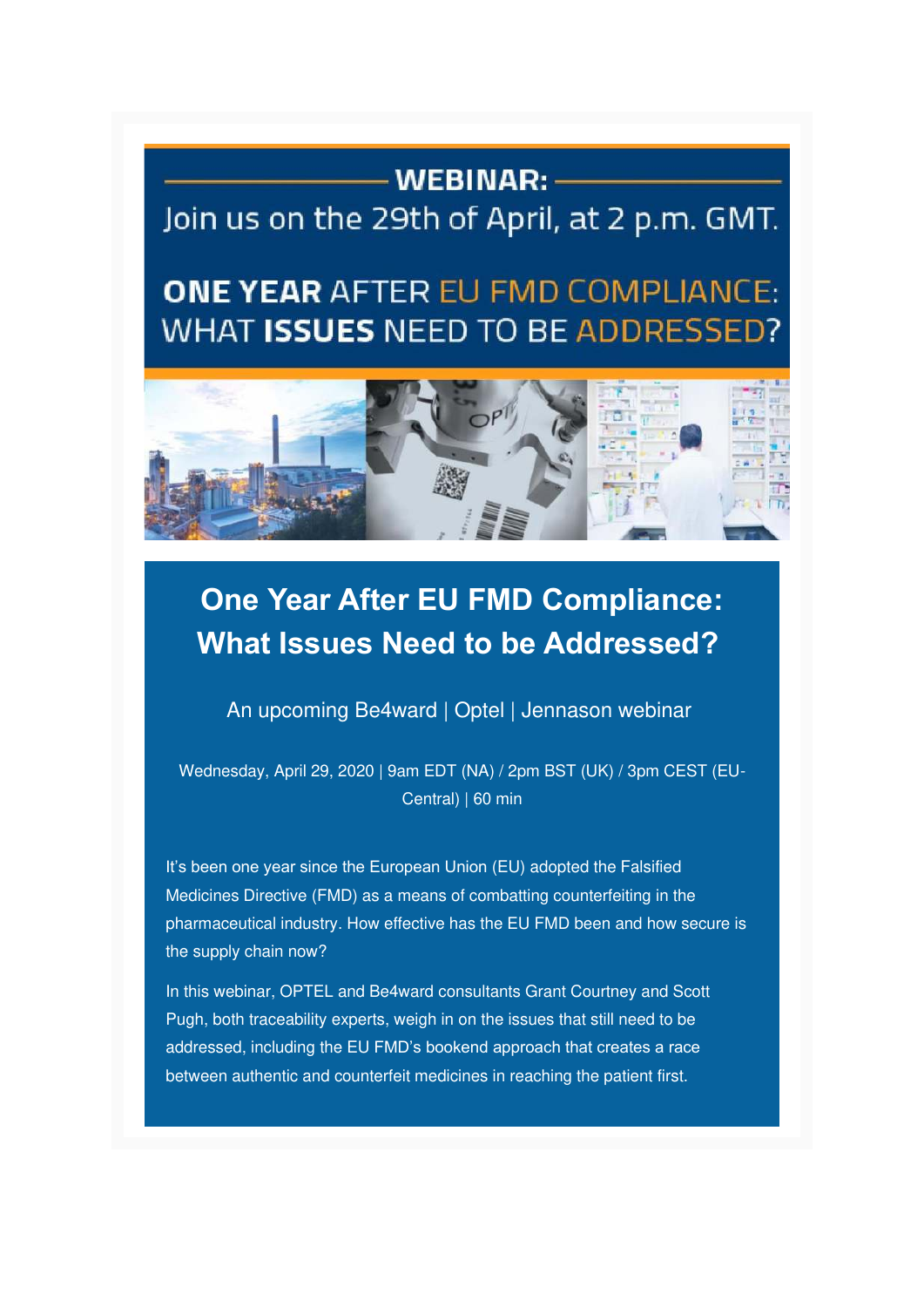The solution can be found in aggregation and multilayer protection such as serialization, tamper evidence and digital watermarks, which are technologies that OPTEL has been developing and perfecting for decades.

The webinar will take place on April 29, 2020 at 2pm BST (GMT +1). [Join us t](https://xtalks.com/webinars/one-year-after-eu-fmd-compliance-what-issues-need-to-be-addressed/)o learn about:

- Overview and rationale of the EU FMD
- How the EU FMD is working so far
- What the EU FMD has improved or solved
- How the Jennason alert manager can help
- What issues the EU FMD hasn't solved
- How OPTEL can solve these remaining issues

The webinar will include a question and answer period, during which participants will have an opportunity to interact with the three webinar speakers to question or clarify any of the issues surrounding the EU FMD.



### **Be4ward | Navitas | On demand webinar**

**Will you be ready to comply with DSCSA Verified Router Services?**

Join serialisation experts including Be4ward VP Stephen McIndoe, as they explore the VRS requirement and discuss strategies and activities companies can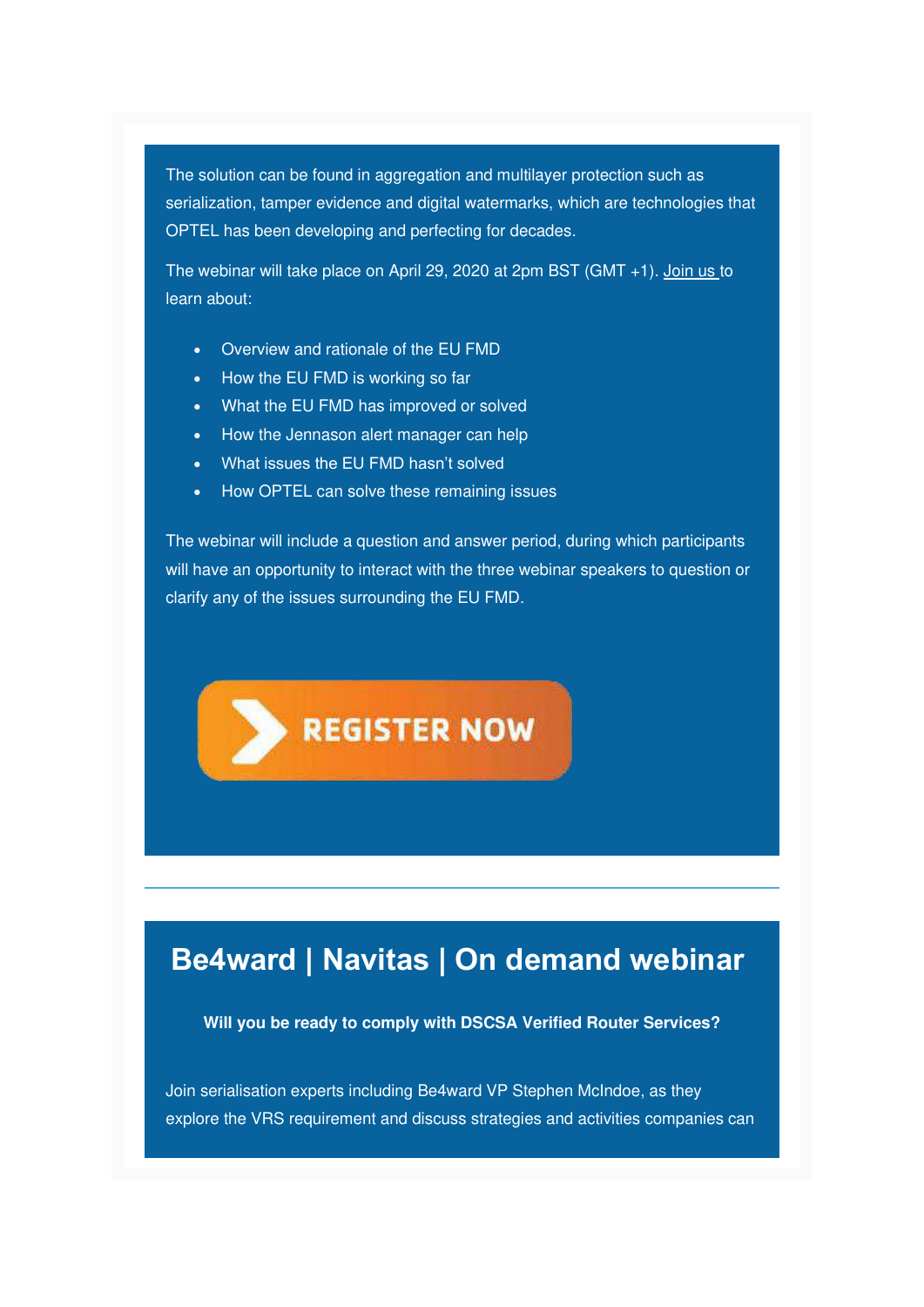take to comply with the guideline as well as future-proof their supply chain for any future serialisation regulatory requirements.

#### **This webinar examines:**

- The DSCSA VRS Guidance and Serialization Data Requirements
- The overall purpose and need of a VRS System
- An up to date Industry benchmark
- Steps that you can take now to comply with the guidelines
- Onboarding options available for Manufacturers and Distributors
- Explore options for a VRS outside your Serialization Database Vendor
- Extending Edge solution to use VRS for Returns verification

# **COMPLY WITH DSCSA VERIFIED ROUTER SERVICES**



**Govind Srinivasan** *ice President, Tecni.*<br>l<mark>avitas Life Science</mark>:

**Stephen McIndoe Be4ward Ltd** 

 $000$ 

**Watch our Webinar** 



**Featured Blog Posts By Stephen McIndoe**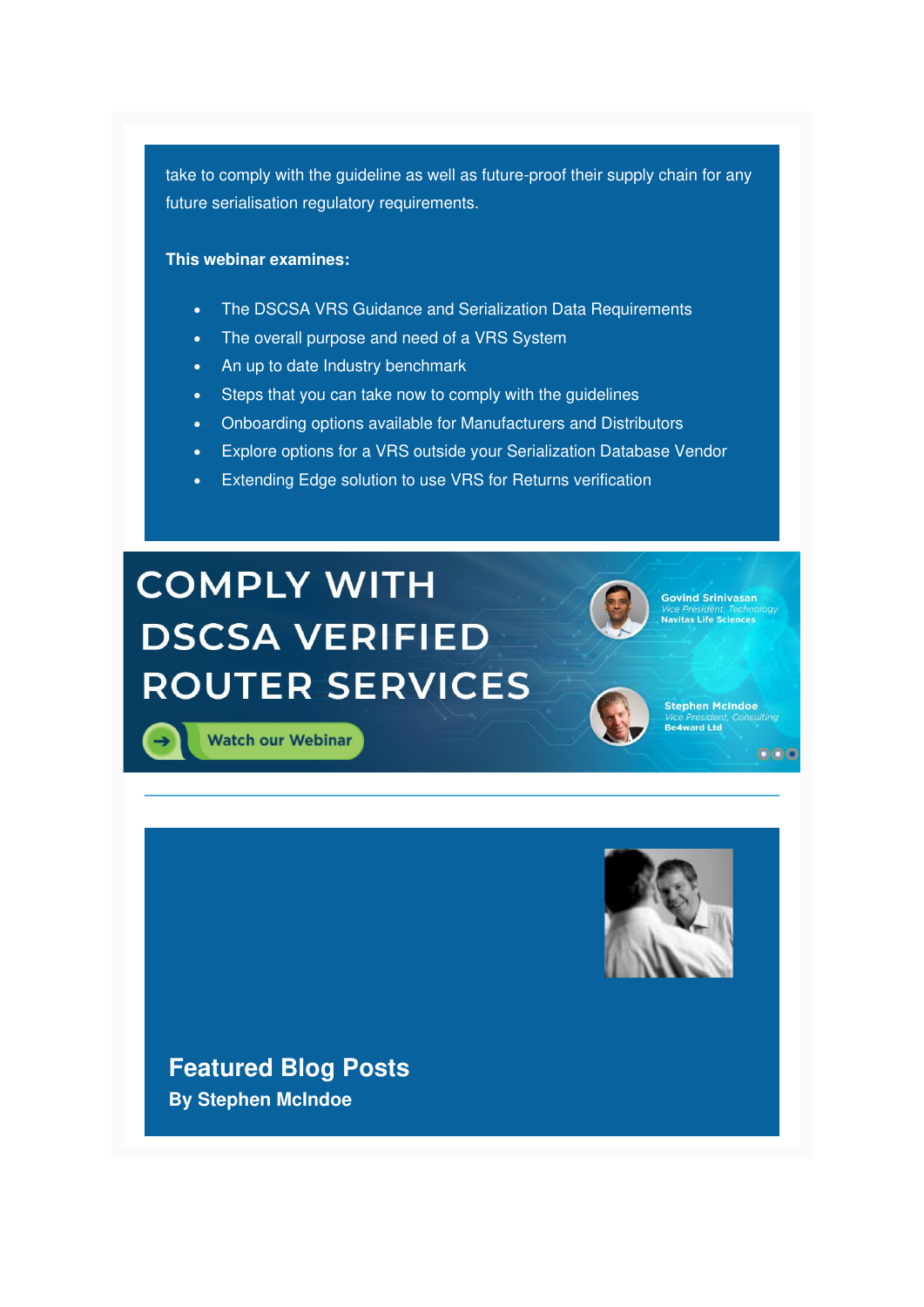### **FMD ALERTS IN 2020 – WHERE WE ARE A YEAR INTO LEGISLATION**

#### Associate blog from Grant Courtney -Principle Consultant Be4ward

It's been just over 12 months since EU FMD came into force and after initial problems bedding in the new systems, false alerts remain a problem preventing the realisation of the full benefits of the directive. With many grace periods now coming to an end, where are manufacturers on the EU FMD journey and what are the real consequences of unresolved alerts moving forward?

Principle Consultant Grant Courtney examines the reasons behind these alerts occurring and looks at the action stakeholders must take now to keep the supply chain flowing.

[>> Read it offline](https://us5.admin.mailchimp.com/campaigns/preview-content-html?id=1383648#SMBlog1)

[Read it online](https://www.be4ward.com/blogstephenmcindoe/2020/03/31/fmd-alerts-in-2020part1/)

### **EXCELLENT PACKAGING ARTWORK CAPABILITIES PART 2 – THE CAUSES OF ARTWORK ERROR AND THE IMPORTANCE OF A SERVICE CULTURE**

VP Stephen McIndoe continues his blog series on the topic of Excellent Packaging Artwork Capabilities. Here in part 2 he looks at the causes of artwork error and the importance of a service culture as part of your artwork capability.

[>> Read it offline](https://us5.admin.mailchimp.com/campaigns/preview-content-html?id=1383648#SMBlog2)

[Read it online](https://www.be4ward.com/blogstephenmcindoe/2020/02/28/excellent-packaging-artwork-capabilities-part-2-the-causes-of-artwork-error-and-the-importance-of-a-service-culture/)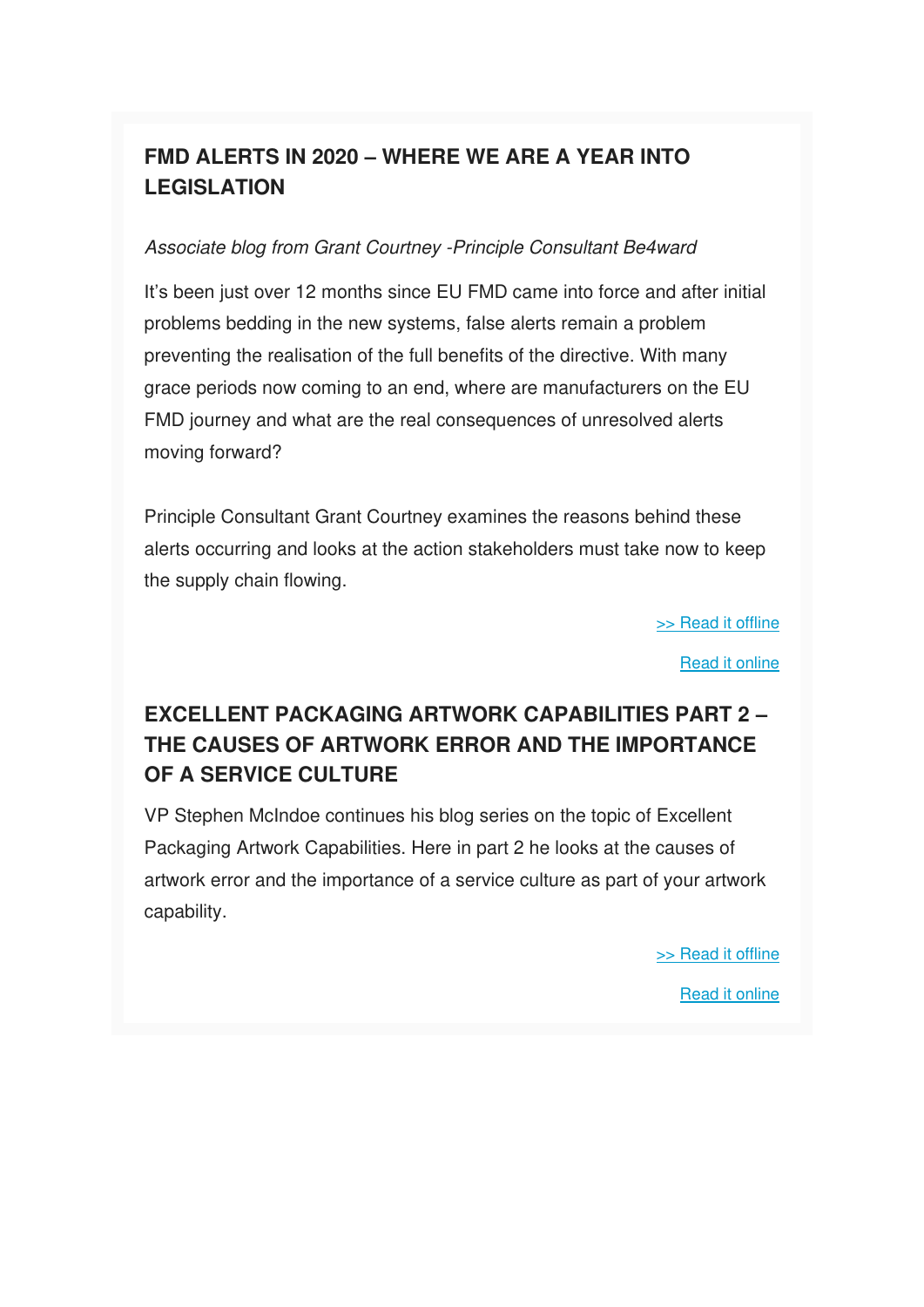

**Featured Blog Posts by Andrew Love**

#### **ENSURING EFFECTIVE TRANSLATIONS – AN INTRODUCTION**

In his new blog series our VP Andrew Love shares his expert knowledge on the topic of Ensuring Effective Translations. Here in part 1 he introduces the blog structure, based around a 10-step process to help you establish your translation capability.

[>> Read it offline](https://us5.admin.mailchimp.com/campaigns/preview-content-html?id=1383648#ALBlog1)

[Read it online](https://www.be4ward.com/blogandrewrlove/2020/02/28/ensuring-effective-translations-an-introduction/)

### **ENSURING EFFECTIVE TRANSLATIONS – DEFINE YOUR APPROACH TO TRANSLATION**

In part two in the series of posts on Ensuring Effective Translations, VP Andrew Love takes a closer look at the activities you need to do in your organisation to set out how you will manage translations across the company.

> [>> Read it offline](https://us5.admin.mailchimp.com/campaigns/preview-content-html?id=1383648#ALBlog2) [Read it online](https://www.be4ward.com/blogandrewrlove/2020/03/30/ensuring-effective-translations-2/)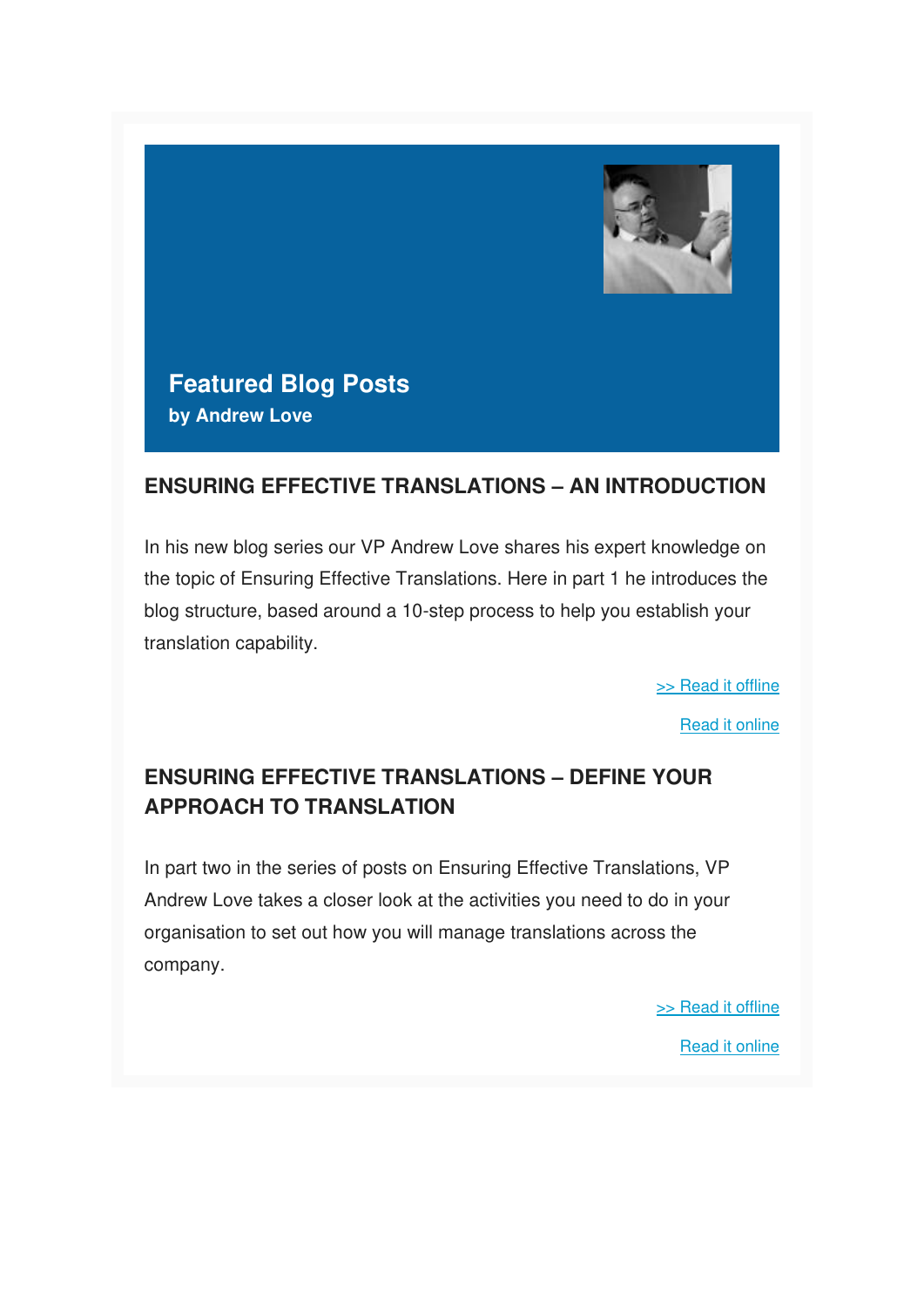# **10 Key Learnings from Artwork Improvement Projects**

## **Executive Briefing**

Stephen McIndoe Andrew Love

Like all significant change activity, many artwork programmes commence, but not all are successful. Priorities change, resources are constrained, timelines can slip, funds can be withdrawn, and scope can be reduced: in other words, there are many different factors that can cause your artwork improvement project to fail. Over the years, we have learned many lessons from our involvement in numerous labelling and artwork improvement projects that we believe are key to ensuring success. In the largest organisations, artwork capabilities involve thousands of people, working across many internal functions, in more than one hundred countries, involving tens, if not hundreds of external organisations. The capabilities require the skilful design and management of integrated business processes, organisations and facilities, which are enabled by a suite of sophisticated information technology systems. In smaller companies, whilst the scale is reduced, the fundamental challenges remain unchanged. Establishing and delivering improvements in artwork capabilities is a significant, but achievable change management challenge. Delivering change in this area requires the management of a complex interaction of business processes: people in many different functions, organisations and countries using many, often validated information technology tools. This requires careful and skilled project and change management skills to do it effectively if significant compliance risks are to be avoided. We have captured these key learnings in this booklet as useful tips to carry your Artwork Program forward. We hope these are useful in shaping your projects and delivering success to your companies.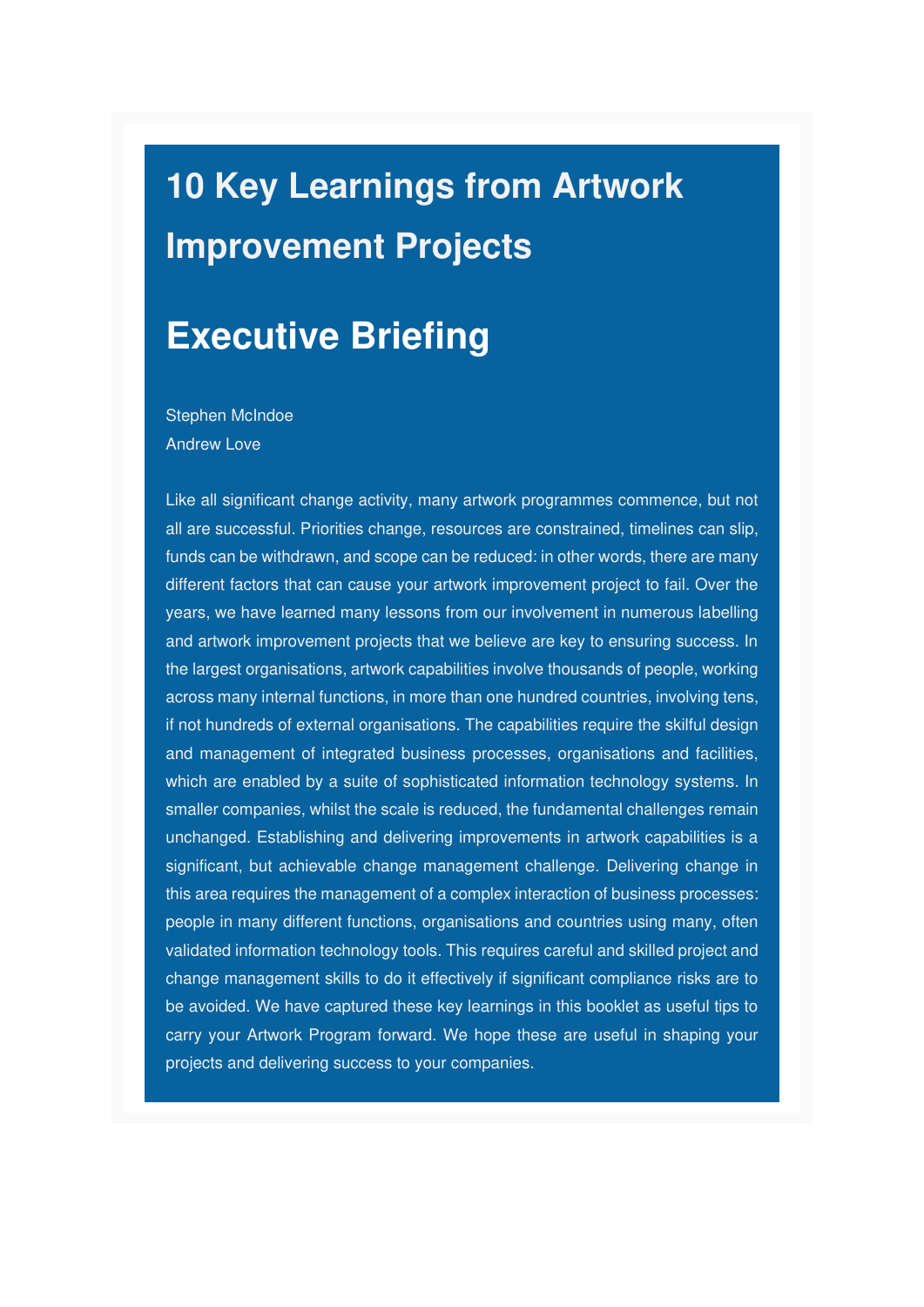### **[Read the Executive Briefing to learn more](https://mcusercontent.com/e26c7f2af713739ac392fa0ba/files/36712ebc-8765-4a9e-817b-222f70fe83bc/10_Key_Learnings_from_Artwork_Improvement_projects_Be4ward.pdf)**

[>> Read it offline](https://us5.admin.mailchimp.com/campaigns/preview-content-html?id=1383648#Executive Briefing 2) 



## **Top 3 News Picks**

We share some of the latest worldwide news picks, on topics related to Serialisation, Artwork, Proofreading, Packaging and Supply Chain Optimisation. Here are three links from the many recently shared articles in the industry that we think are worth your time.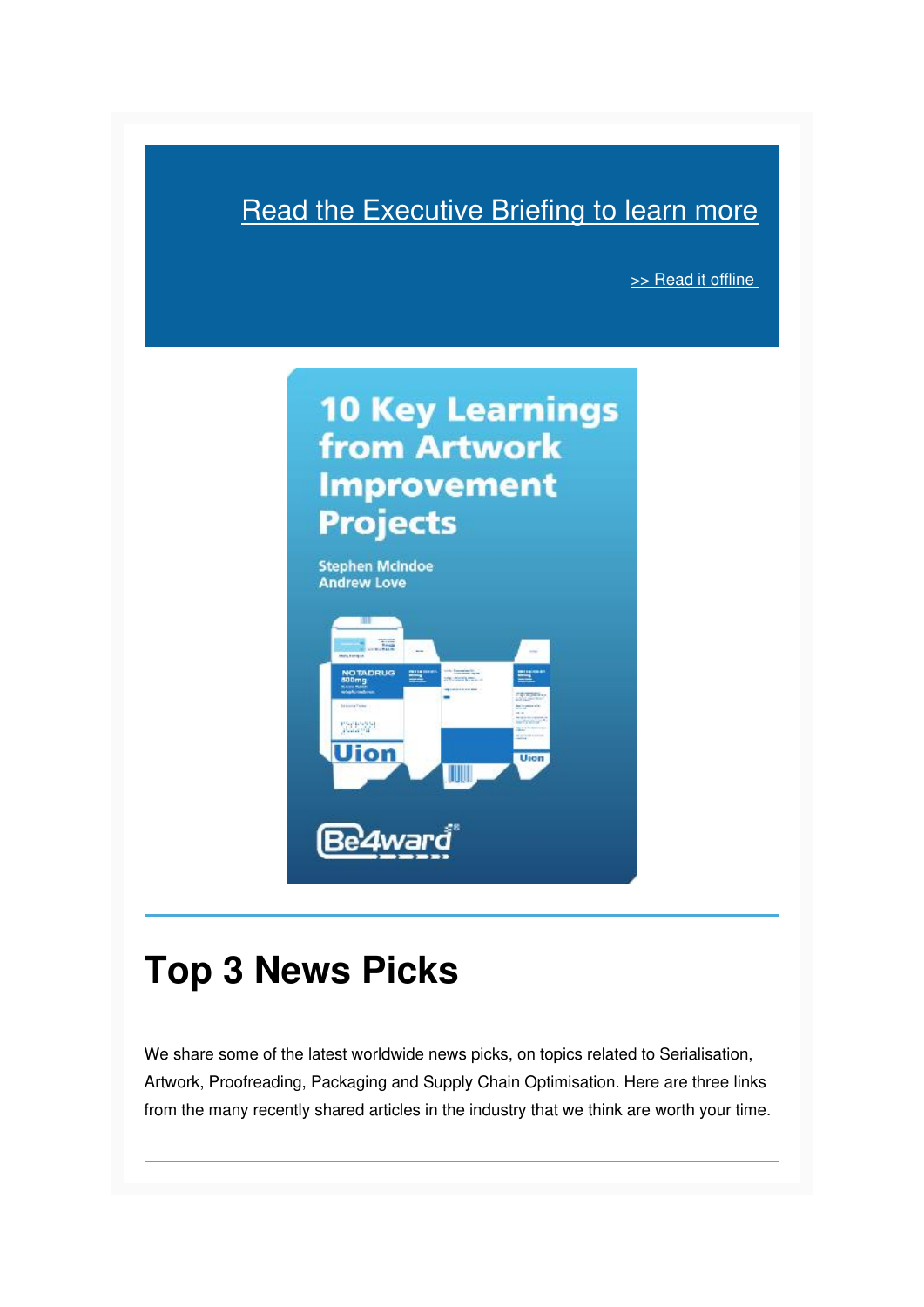

## **Dispensing and pharma: Safety, security and sustainability**

By Victoria Hattersley for Packaging Europe

The R&D efforts of Europe's pharma packaging companies when it comes to drug dispensing systems

**[Click here to read the article](https://packagingeurope.com/dispensing-and-pharma-safety-security-and-sustainability/)**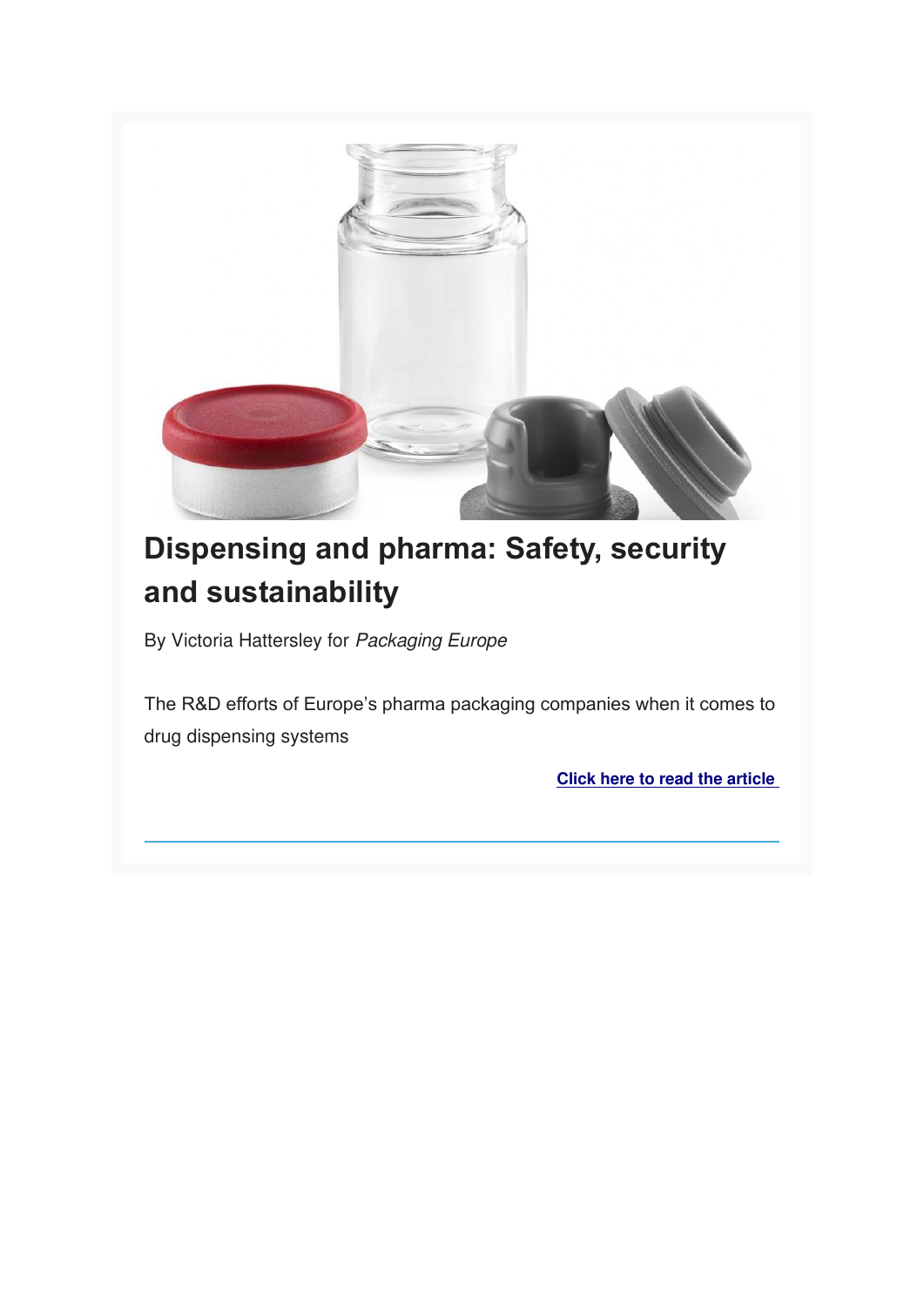

## **How Covid-19 is affecting the pharma supply chain**

By [Reece Armstrong](https://www.epmmagazine.com/topics/reece-armstrong/) for European Pharmaceutical Manufacturer EPM speaks to a range of pharma players to find out how Covid-19 is affecting the various aspects of the pharmaceutical supply chain.

**[Click here to read the article](https://www.epmmagazine.com/opinion/how-covid-19-is-affecting-the-pharma-supply-chain/)**

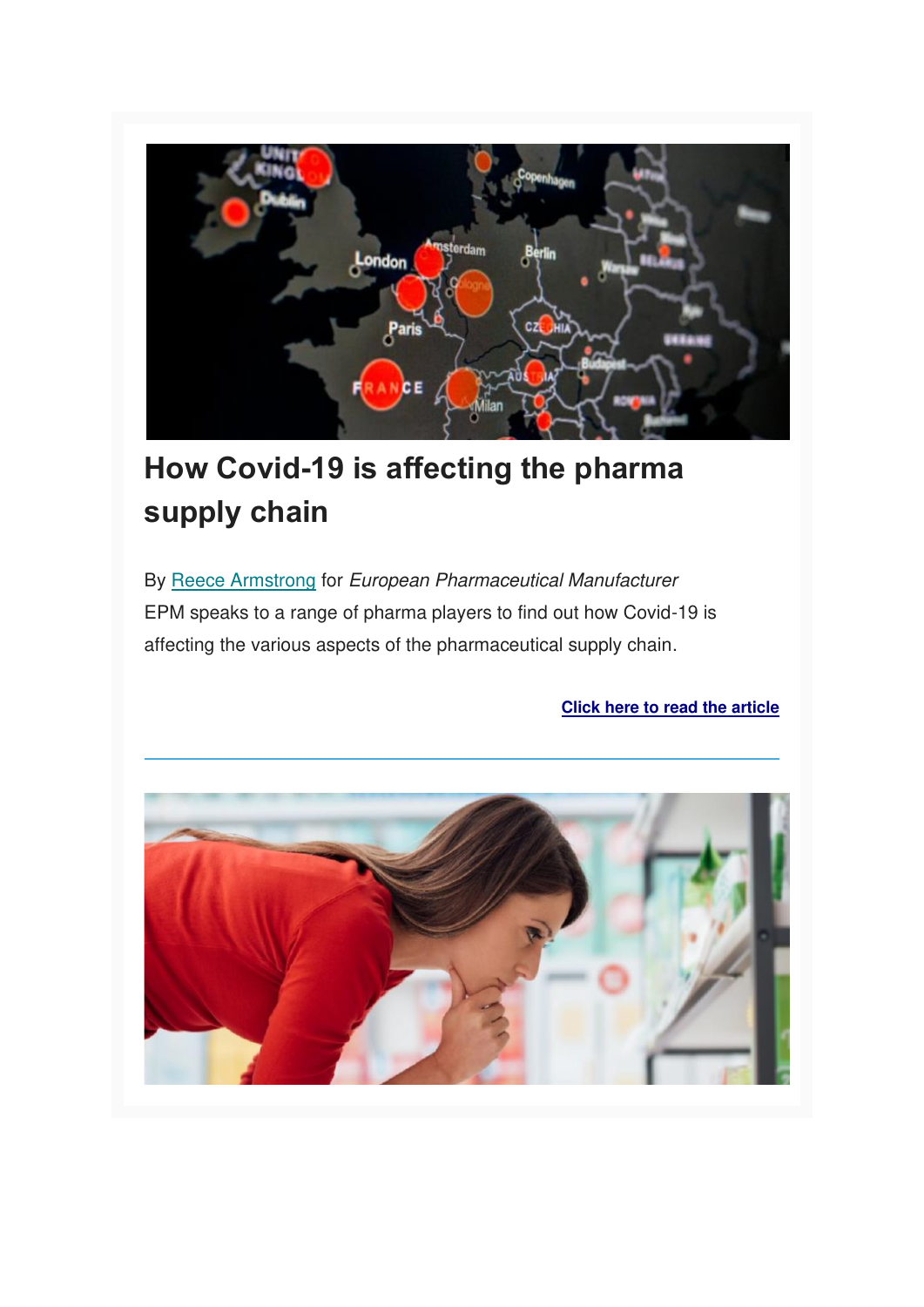## **The demand for sterile and antiviral packaging amid Covid-19 panic**

By [GlobalData Consumer](https://www.packaging-gateway.com/author/consumerglobaldata/) **f**or Packaging-gateway.com

The coronavirus pandemic continues to rewrite the nature of global society in 2020, and with it the attitudes and behaviours of consumers now and for the foreseeable future.

**[Click here to read the article](https://www.packaging-gateway.com/comment/sterile-antiviral-packaging-covid-19/)**



### **Executive Briefing: read offline**

## **10 Key Learnings from Artwork Improvement Projects**

#### **Introduction**

### **10 Key Learnings you should consider for your Artwork Programme Implementation**

Like all significant change activity, many artwork programmes commence, but not all are successful. Priorities change, resources are constrained, timelines can slip, funds can be withdrawn, and scope can be reduced: in other words, there are many different factors that can cause your artwork improvement project to fail.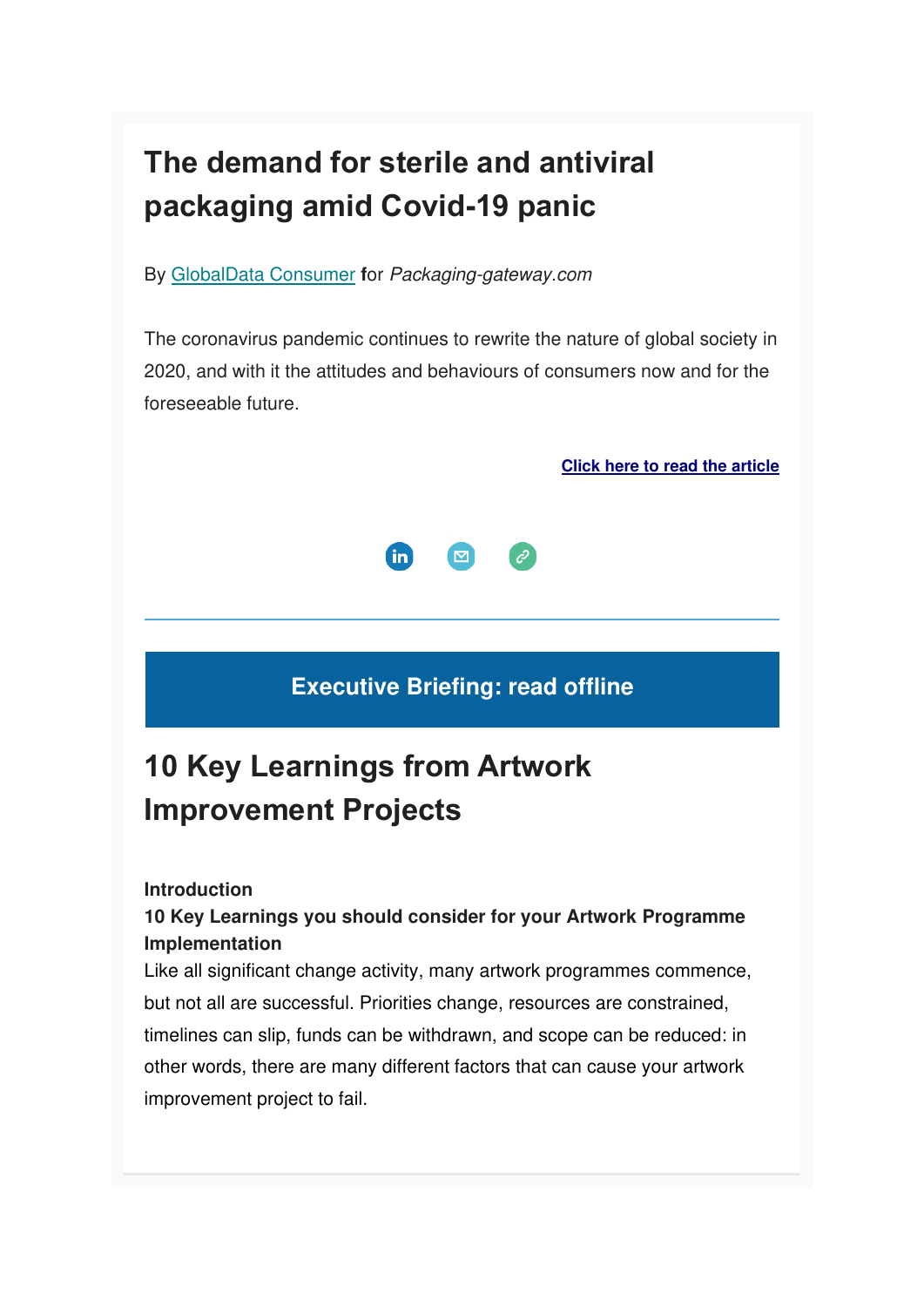Over the years, we have learned many lessons from our involvement in numerous labelling and artwork improvement projects that we believe are key to ensuring success. In the largest organisations, artwork capabilities involve thousands of people, working across many internal functions, in more than one hundred countries, involving tens, if not hundreds of external organisations. The capabilities require the skilful design and management of integrated business processes, organisations and facilities, which are enabled by a suite of sophisticated information technology systems. In smaller companies, whilst the scale is reduced, the fundamental challenges remain unchanged.

Establishing and delivering improvements in artwork capabilities is a significant, but achievable change management challenge. Delivering change in this area requires the management of a complex interaction of business processes: people in many different functions, organisations and countries using many, often validated information technology tools. This requires careful and skilled project and change management skills to do it effectively if significant compliance risks are to be avoided.

We have captured these key learnings in this booklet as useful tips to carry your Artwork Program forward. We hope these are useful in shaping your projects and delivering success to your companies.

#### **Key Learnings**

### **Key Learning 1 Compelling urgency — ensure business benefits are clear and a sense of urgency is built**

Getting the necessary resources to implement any program is vital to its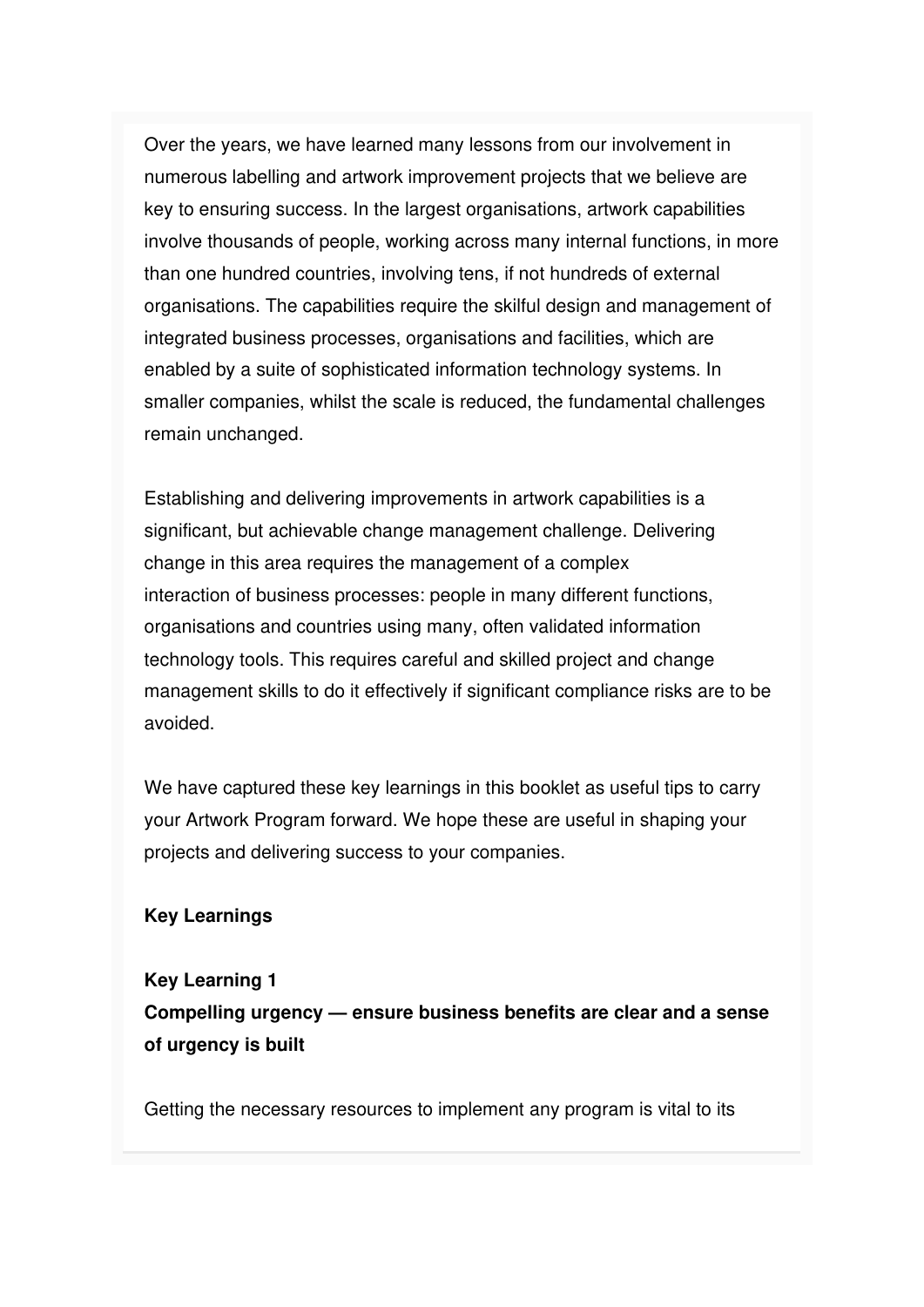success. In most organisations, competition is strong for those resources, so the need to act now needs to be compelling.

The majority of pharma and biotech artwork improvement programs are ultimately justified on the basis of reducing compliance risk. Therefore, for senior management to buy-in to the need to act, a compelling link between artwork issues and compliance failures and/or near misses needs to be established. Establishing this link will normally require a significant amount of effort to gather information related to issues and analyse their true root causes. You should be prepared for the fact that, in some cases, labelling and artwork do not turn out to be the root cause of the issue.

Furthermore, even if this cause and effect link is clear, it is also key to ensure the urgency of improvement is clearly established in the minds of the decision makers. For the purpose of justifying change, a currently unacceptable compliance performance is ideal, particularly one which trending in the wrong direction. Alternatively, a significant change in circumstance or environment which threatens imminent compliance issues can also be compelling. An example of the latter might be the merger of two companies.

Simply establishing the rational reasons for change and its urgency are not enough in many organisations. Considerable time and effort is then often required to "sell" this message to a broad group of decision makers and their influencers to ensure that, when prioritisation decisions are taken, enough of the right people back the artwork improvement over other programs.

**Key Learning 2 Sponsorship — have you got the right Senior Management sponsorship for your project?**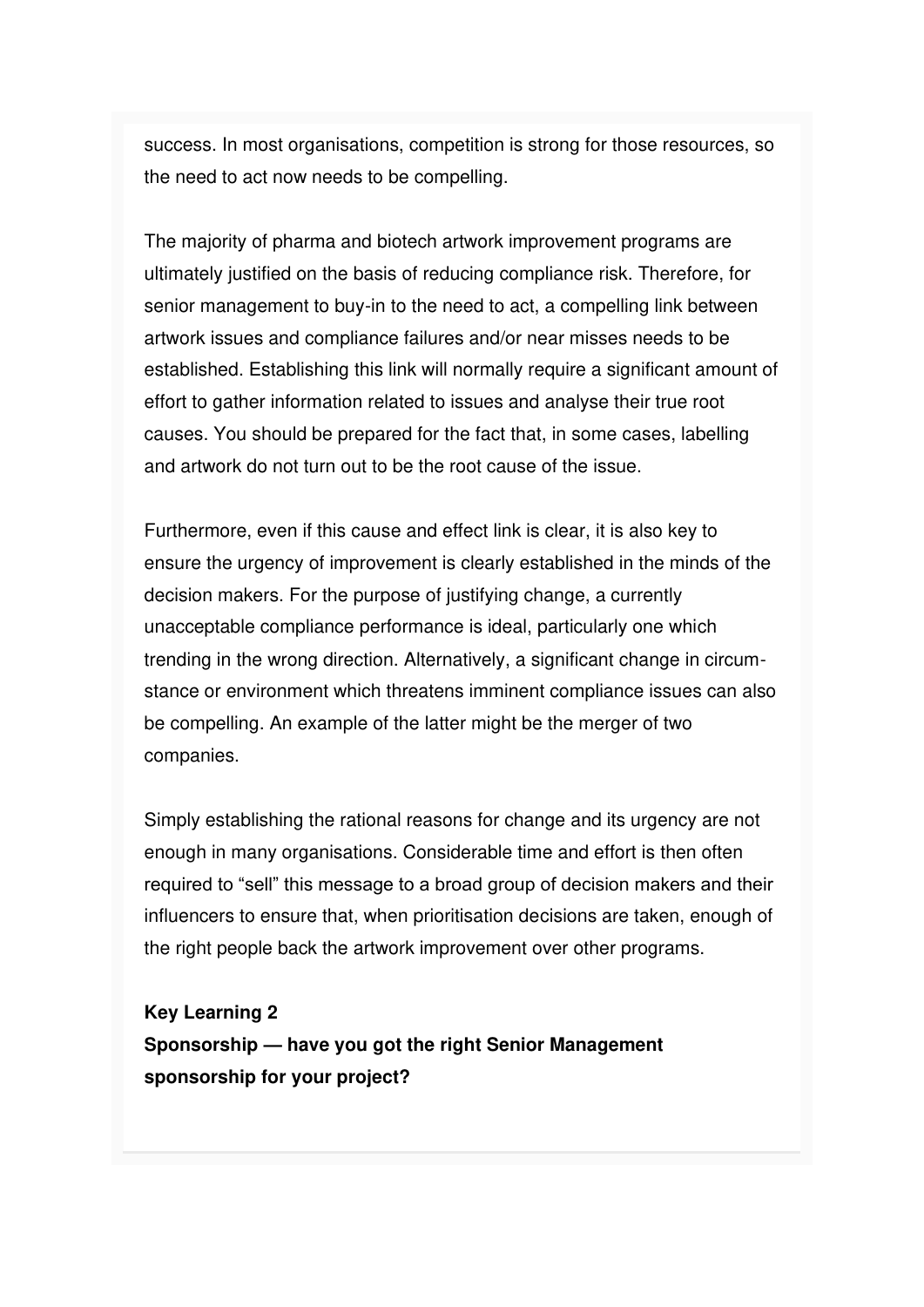We talked about establishing a compelling reason for action in the last article in order to ensure your artwork change program is approved. However, once approved, the challenges to maintaining momentum and delivering success do not stop. Many significant change programs are subject to a continuous stream of organisational resistance that takes many forms. It is for this reason that identifying the right senior sponsorship is key.

Sponsors are senior individuals who are passionate and knowledgeable about the change, and have the seniority and influence to continuously champion the change across the organisation and help navigate through the inevitable storms of significant issues and resistance that are bound to occur. Typically, a sponsor will come from one of the functions most involved in the labeling and artwork process, the likes of supply chain, quality, regulatory or commercial.

Once a program has secured a sponsor, they need to find ways to keep the sponsor informed, engaged and interested in the program, so that they will continue to actively champion the change.

#### **Key Learning 3**

### **Vision — collaboratively develop your vision involving all relevant stakeholder groups**

Good business change management practice tells us that, in order to maximise the chances of successful adoption of any change, we should involve those impacted by the change in designing the future state. Given that labeling and artwork processes are, by their nature, very cross functional, cross-organisational and global, in our experience developing a vision of the future in a collaborative way is critical to success. We have seen a number of change programs have significant difficulty or even fail outright because they did not perform this fundamental step in a collaborative way.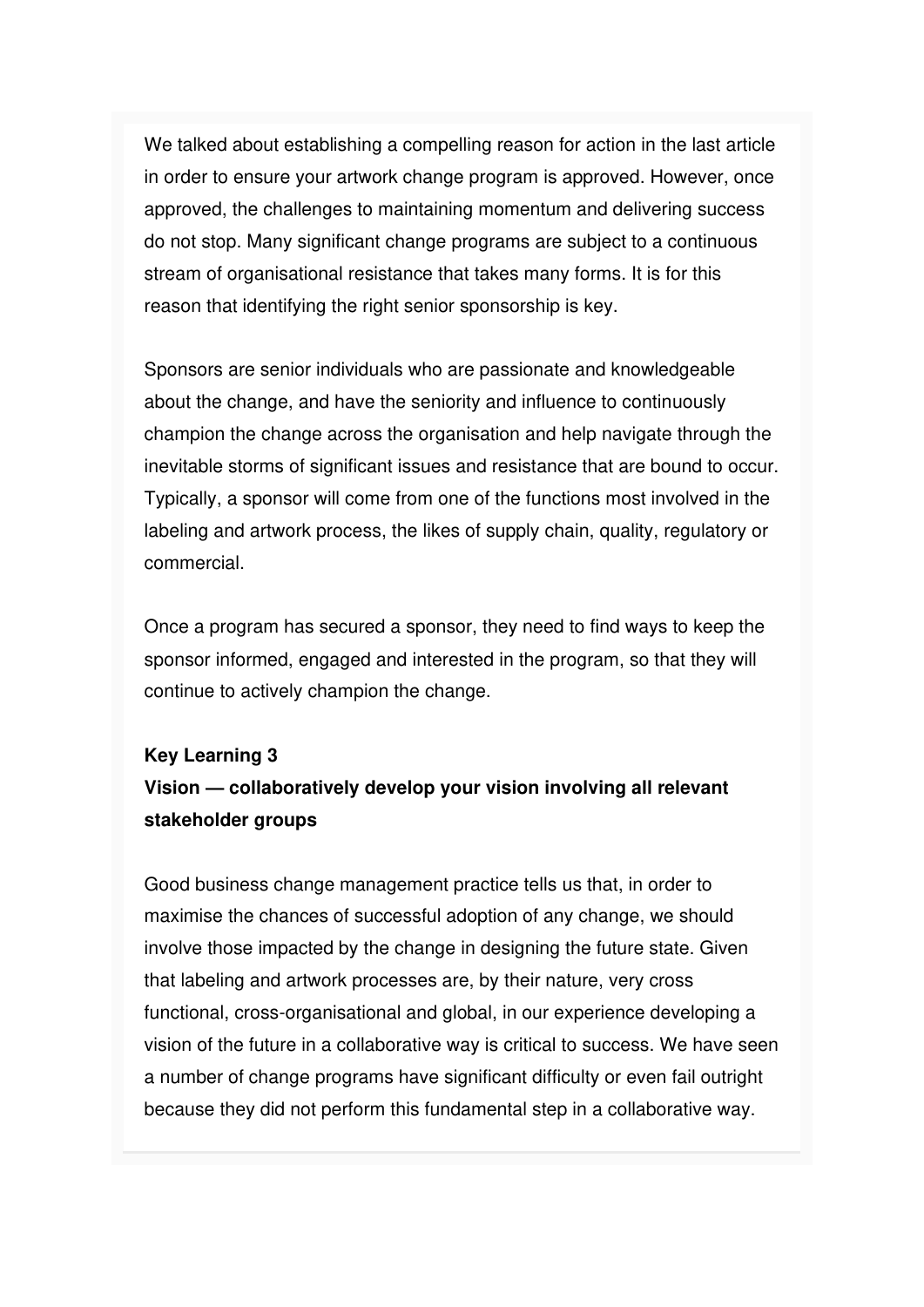It is all too easy for the labeling and artwork subject matter experts to fall into the trap of believing they have all the answers and that it is just a matter of telling the rest of the organisation how they should do things. After all they would argue, it is only logical that they know how best to do things as they are the subject-matter experts. Unfortunately, this completely misses the key point that implementing any change is at least as much about changing the "hearts and minds" of those impacted, as it is about getting the technically ideal solution. In fact, we would go so far as to say it is much more effective to have a sub-optimal technical solution that everyone buys into, rather than to have a technically perfect solution that is never effectively implemented.

Other significant benefit of developing the future state design with representatives from across the impacted stakeholder groups are:

- Issues and resistance to the change are surfaced early and can more easily be dealt with at the design stage.
- A more robust solution is more likely to be developed that deals with all of the local realities effectively.

So we would recommend identifying a suitable cross-functions, crossgeographic and cross-organisation team to be involved in a well-managed and facilitated collaborative design development process. This team must be recognised by the organisation as representing them for this to be successful. This type of collaborative design process takes time and commitment from the organisation, so needs to be built in to plans and budgets accordingly.

Furthermore, the collaborative design process should include all elements of the potential change and would typically cover:

• Processes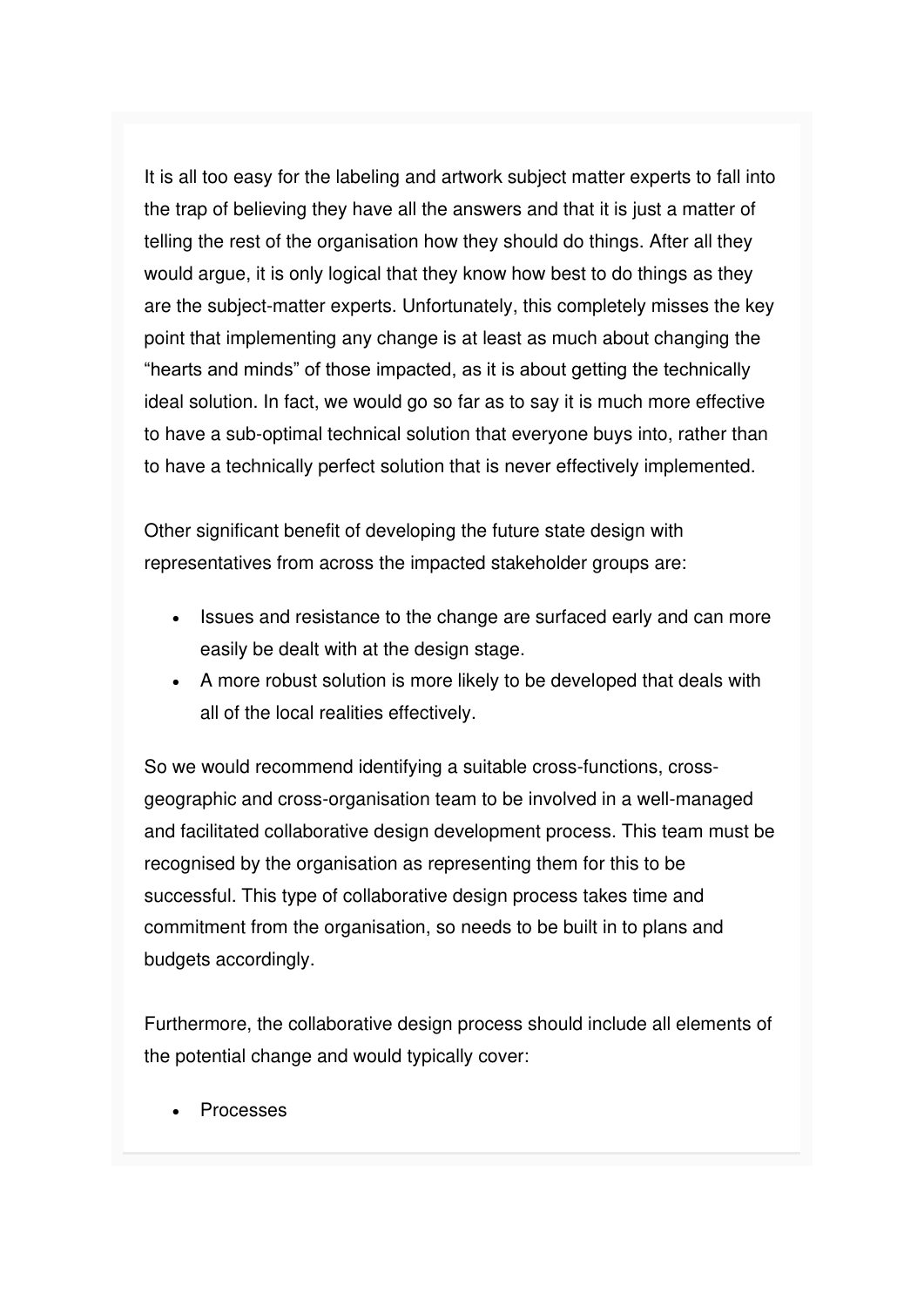- Organisation
- Information
- Tools and IT systems

#### **Key Learning 4**

### **Communication — communicate across the extended organisation. Help people understand what's in it for them**

Labeling and artwork processes are typically highly labor intensive, involving many tens or hundreds of people from across an organisation and its partners. Furthermore, in many cases, the people carrying out the process are doing so for less than 10% of their time and do it in their own location. Therefore, the successful implementation of any change rests on a project's ability to effectively communicate with this very wide audience.

Don't forget that, in order to get any individual to fully accept a change, it is not only necessary for them to understand how the change impacts them, but also to understand what is in it for them.

One useful way to visualise the change management problem that communication plays a key role in helping, is to consider the child's game with different shaped pegs and holes, the objective being to match the right shaped peg with the right shaped hole. A typical change project will spend a lot of time creating the pegs. Communication, amongst other activities, helps create the corresponding holes, which in turn prevent the need for the project to use force to drive their pegs into non-matching holes, which in turn usually leads to failure of all or part of the program.

Also remember that people take time to understand and accept change. Therefore, successful communication is far from a onetime activity. One of the more well-known communication phrases is "7 times in 7 ways", which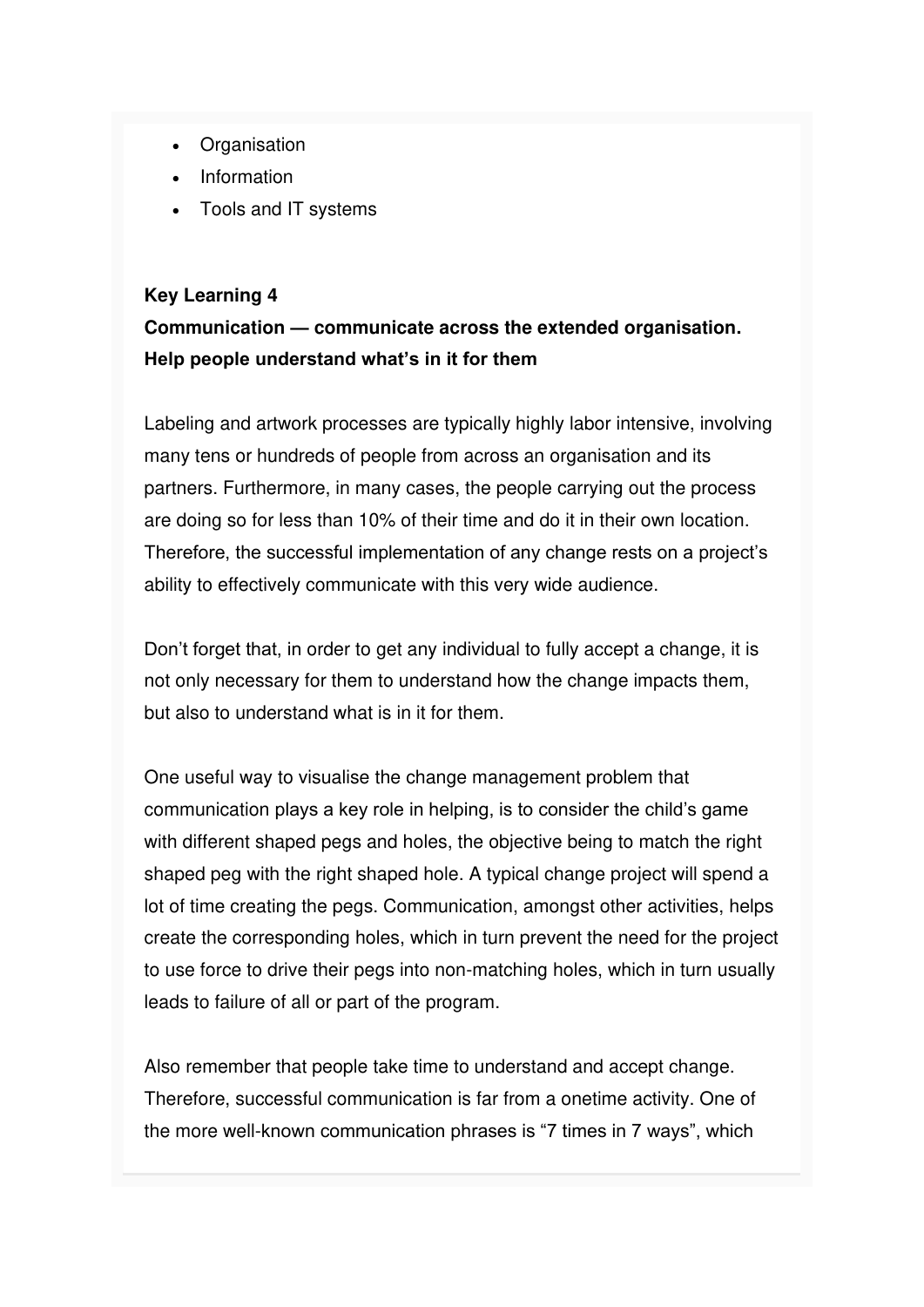not only captures the need for multiple communications, but also makes it clear that, to be effective, the communication needs to take different forms.

Communicating to such a large group of people, often spread across the world, requires a significant amount of planned effort on the part of a change program. It is not unusual for a large labeling and artwork change activity to have team members dedicated to the task of planning and executing communication throughout the life of the program.

#### **Key Learning 5**

### **Roadmap — ensure there is a path to deliver solutions. Involving the right groups in delivery**

An Artwork Program usually is a compound of multiple projects that need to be orchestrated through a coordinated program. To keep each project going, you have to define all the members' roles, clearly stating who's doing what. It is critical to integrate all the relevant parts of the extended organisation and there should be no doubt that they will be held accountable for delivering their assigned components.

The artwork projects can be held over a very long period of time. With a number of people involved in so many projects, there is a great risk of losing track of the scope defined at the beginning, leading to not delivering the outcomes that were expected. Stating clear scope and boundaries for each project helps to remove any ambiguity that can rise over time on what has to be done by each team member.

Define your program like a journey, being clear on every step of the way. You have to know where you go right from the start to deliver the right solution at the right time. This trip has to focus on each step along the way putting the most important improvement first. To get going, the trip needs fuel. It is critical to provide the travelers with the right resources at the right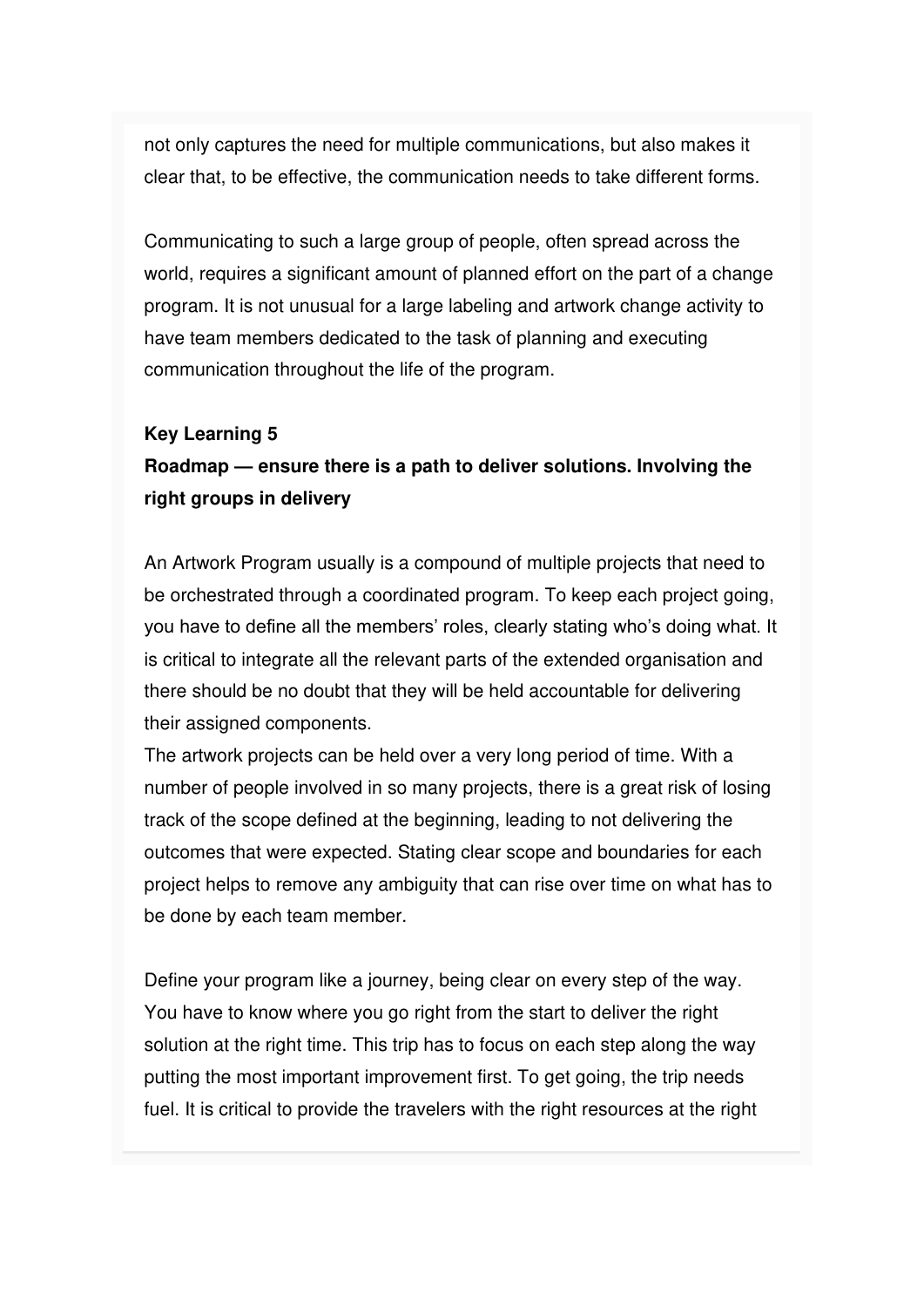moment along the path to arrive on time and also at the right place as it was defined at the beginning of your Artwork programme journey.

Taking the trouble to shape all your projects with clear scopes and roles assigned for all participants in an Artwork Programme help them to understand the changes taking place and fulfill their active part in the realization of the project.

#### **Key Learning 6**

### **Keep momentum — how will you maintain interest to keep your program going?**

We have already defined our Artwork Implementation Project as a long journey and demonstrated it was critical to provide the right resources at the right time. Such a long timeline can lead to Management losing their focus to get the programme to the finish line, leading to discouragement among the project teams. To avoid that, some tactics can help to keep your program going no matter the challenges met along the way.

As a living creature, an organisation is always in movement and modifies its priorities to adapt to its ever evolving environment. These external pressures can distract the leadership leading to pull on resources from your project to reassign to the new identified priorities. An Artwork project is always complex and represents difficulties to overcome and new technologies to implement. These issues usually create concern, sap the energy of the team and reduce the focus on what has to be achieved. It is critical to keep showing the leadership and the teams the improvements already delivered to maintain energy and optimism.

To maintain momentum during the implementation and avoid the risk of seeing your project stall, shape your project with short-term milestones.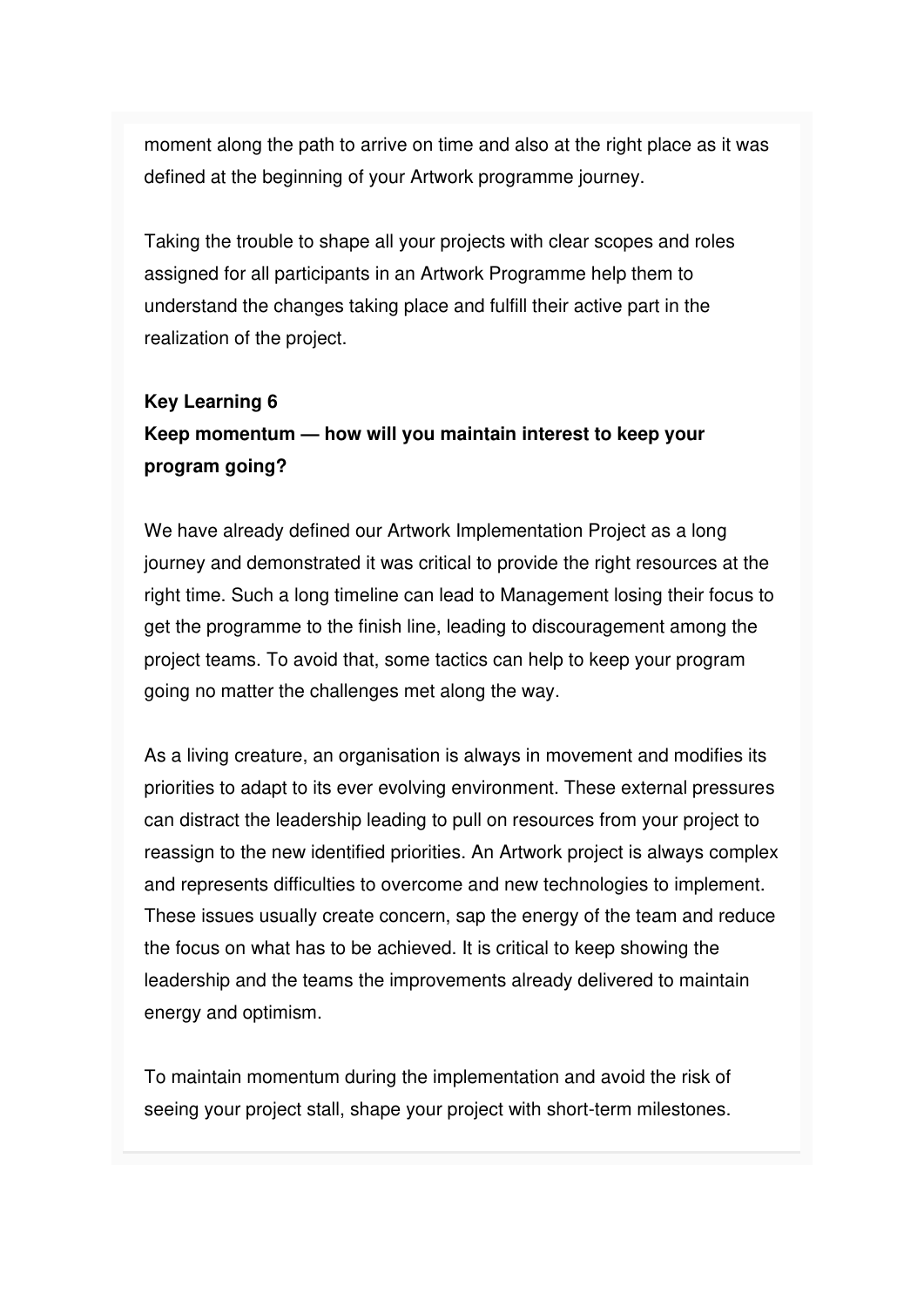These steps coupled with well-defined deliverables generate a sense of achievement during the project and look less daunting to the team members involved in the project.

These smaller steps enable such a big project to adapt to the new priorities set by the organisation, giving your Artwork Programme a better chance to be implemented with success.

#### **Key Learning 7**

#### **The right leadership — ensure focussed and accountable leadership**

We have already mentioned the importance of identifying the right sponsor to champion the change across the organisation for complex programs such as Artwork ones in the Key Learning 2 post (put a link to KL2). It is also important to have leaders capable to pilot this improvement project through all the challenges present in a cross-functional and cross-organisational change management project. Not only do leaders have to show technical knowledge, they have to be capable of dealing with people elements that are a huge part of a change management project.

Good leaders have to connect across the organisation to promote the Artwork Project to bring visibility and interest. They have to be capable of advocating their project outside of their close circle to engage and influence across the extended organisation to get a broad range of stakeholders on board. This require networking and communications skills to inspire and drive the project to the desired outcomes.

This cannot be achieved alone. In the same order, a leader will build up an effective network of change agents located at all the levels of the organisation that are just as enthusiastic about the project and ready to help deliver it.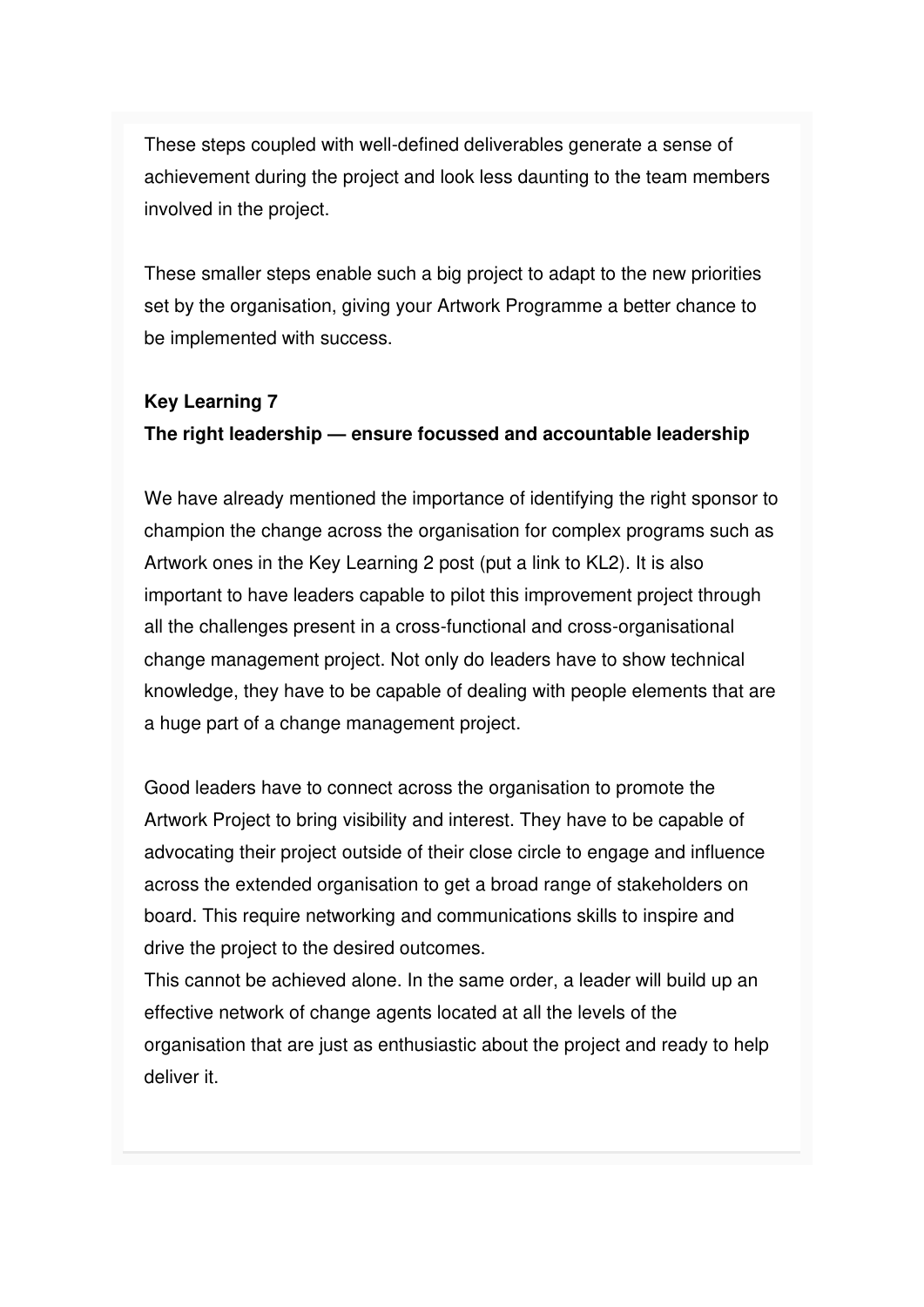The combination of all these qualities allows the leaders to overcome the difficulties and hence deliver superior results.

#### **Key Learning 8**

#### **Governance — ensure there is effective cross-functional governance**

We have now a pretty good idea of the main components of the structure and content of an artwork improvement programme. The cross-functional nature of it involves all kind of stakeholders located in different organisations and countries. This represent a big challenge to get a sound project correctly delivered.

Many parts of the organisation, very different from one another, such as Supply Chain, Marketing, Quality, IT, Regulatory and Third parties have their own needs and objectives in an Artwork project. Not only they have to own their specific part of the program, they have also to be held accountable for delivery. Decision making must ensure these disparate needs are considered in the management of the Artwork project.

Use of an appropriate Governance structure will help to gather these functions together and ensure their different needs are identified and represented appropriately. The Governance will have to integrate the functions in a cohesive way to maximise the outcome of the Artwork project and its adoption by the entire organization.

#### **Key Learning 9**

#### **Partners — select your solution partners carefully**

We are now pretty much near the end of our journey and we have to talk about the solution partners being established as part of an Artwork implementation program. They include translation firms, consulting firms, IT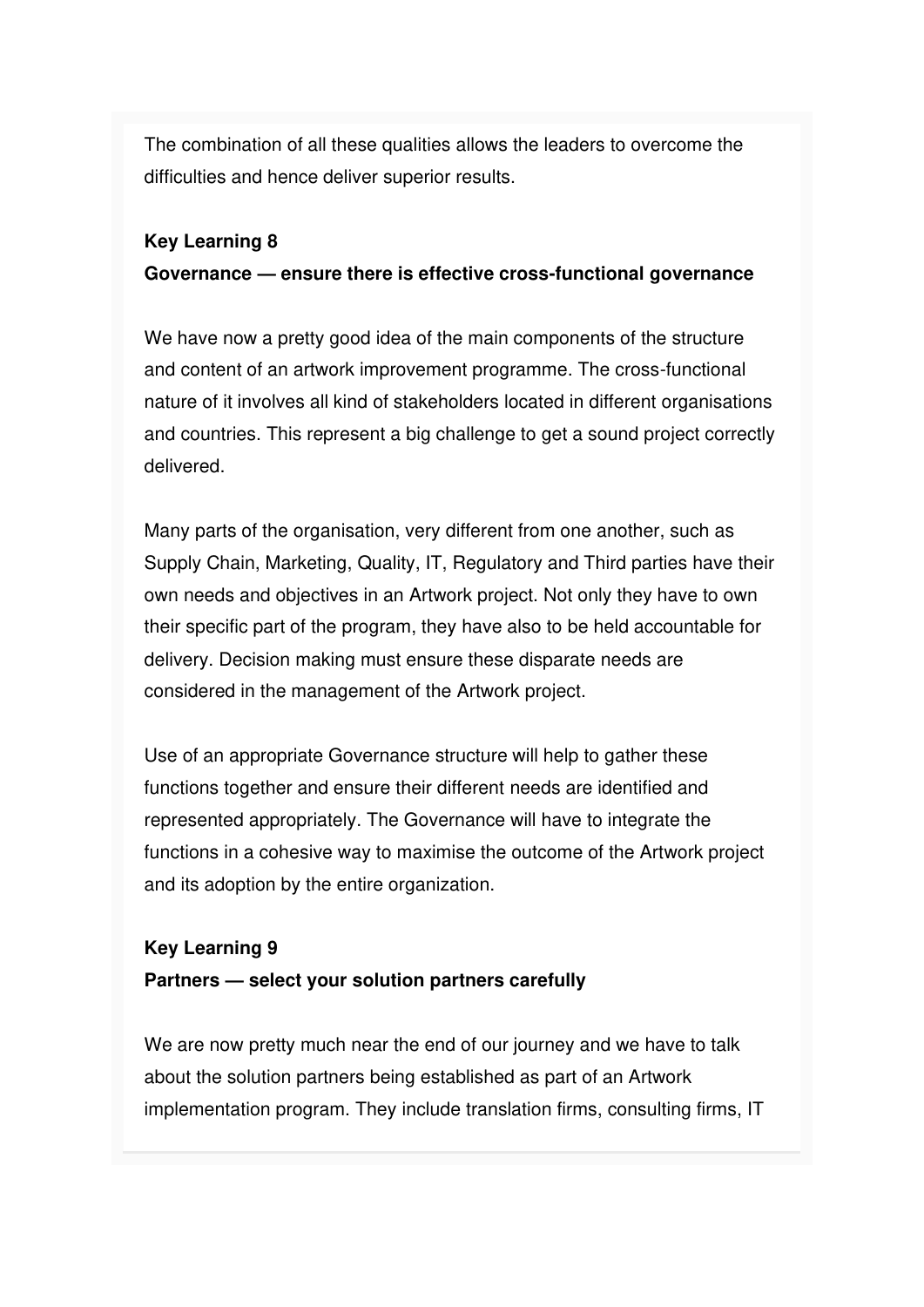solution providers and graphics houses. After spending a lot of time on designing the solution that fits your organization needs, the time has come to pick the right providers that will support your vision for a long time.

Choosing the right partners can be very daunting to serve the best interests of the organisation in the long run. Therefore, using appropriate criteria and evaluation processes are critical to make sure that you have qualified and agree decisions on the partners that will ensure the ongoing successful performance of your overall Artwork Service. Keep also in mind the level support needing to be provided during and after the implementation of the improvement program as per your contract with your solution providers, both from them to your company and from your company to them. The relationship with a solution provider needs to be a partnership to make it successful in the long run.

One of the most common errors is to have selected a solution provider and then try to force-fit it into the Artwork program with strategy and business cases that are extrapolated backwards to permit this. The vision must be initiated directly from the organization's strategy for its future development and not the other way around and most of all be capable of standing the test of time. Keep this in mind, when the time comes to select the most appropriate solution partners for your Artwork service.

### **Key Learning 10 Sustainability — make sure your solutions stick**

This is it. Everything is in place and you have passed all the hurdles along the way to implement your Artwork Program and you think your job is finished? Not so fast, now you have to see all the hard work put into implementing new solutions and new processes lasts and is adopted by all the stakeholders and ensure that the old ways of working are disabled.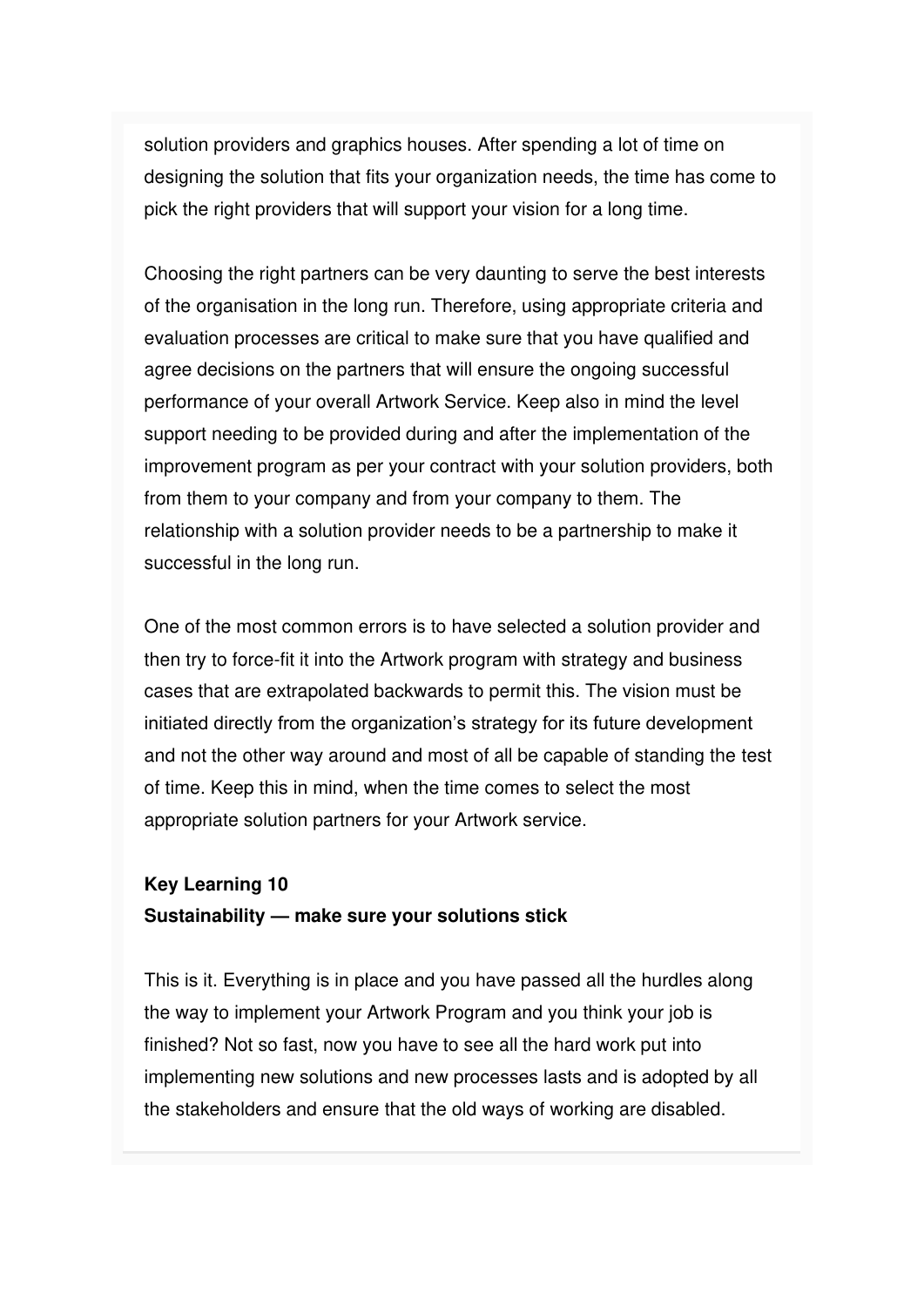They say 'old habits die hard'. We have seen on pretty much all the Key Learnings such as the Key Learning 7 that the change management factor is really strong in all the aspects of implementing a new Artwork Programme. New ways of doing things is scary and unsettling for everybody. Therefore, the need to ensure that changes are sustainable is key to make the project a success. To do so, a list of key components must be addressed.

After implementing the changes, you have to ascertain people understand and agree to this changes, this new ways of working and behaviours are modelled and rewarded. The processes have to be built into technology solutions and measures must demonstrate successes of the changes introduced. Appropriate support capabilities need to be established – where do users go when they need help or discover things that don't work as envisaged? Finally, the old ways of working must be completely disabled. All of these elements can be achieved by architecting the project from design, through implementation, to operation to consider your implementation a real success.

We hope these key learnings will help you and wish you the best for your Artwork programme implementation.

#### **About Be4ward**

Be4ward helps Pharmaceutical, Biotech and other Healthcare companies and their supply base to improve patient safety and drive additional value from their product range. They do this through a range of products and consulting services.

Visit us at [www.be4ward.com](http://www.be4ward.com/) or contact us at [enquiries@be4ward.com.](mailto:enquiries@be4ward.com)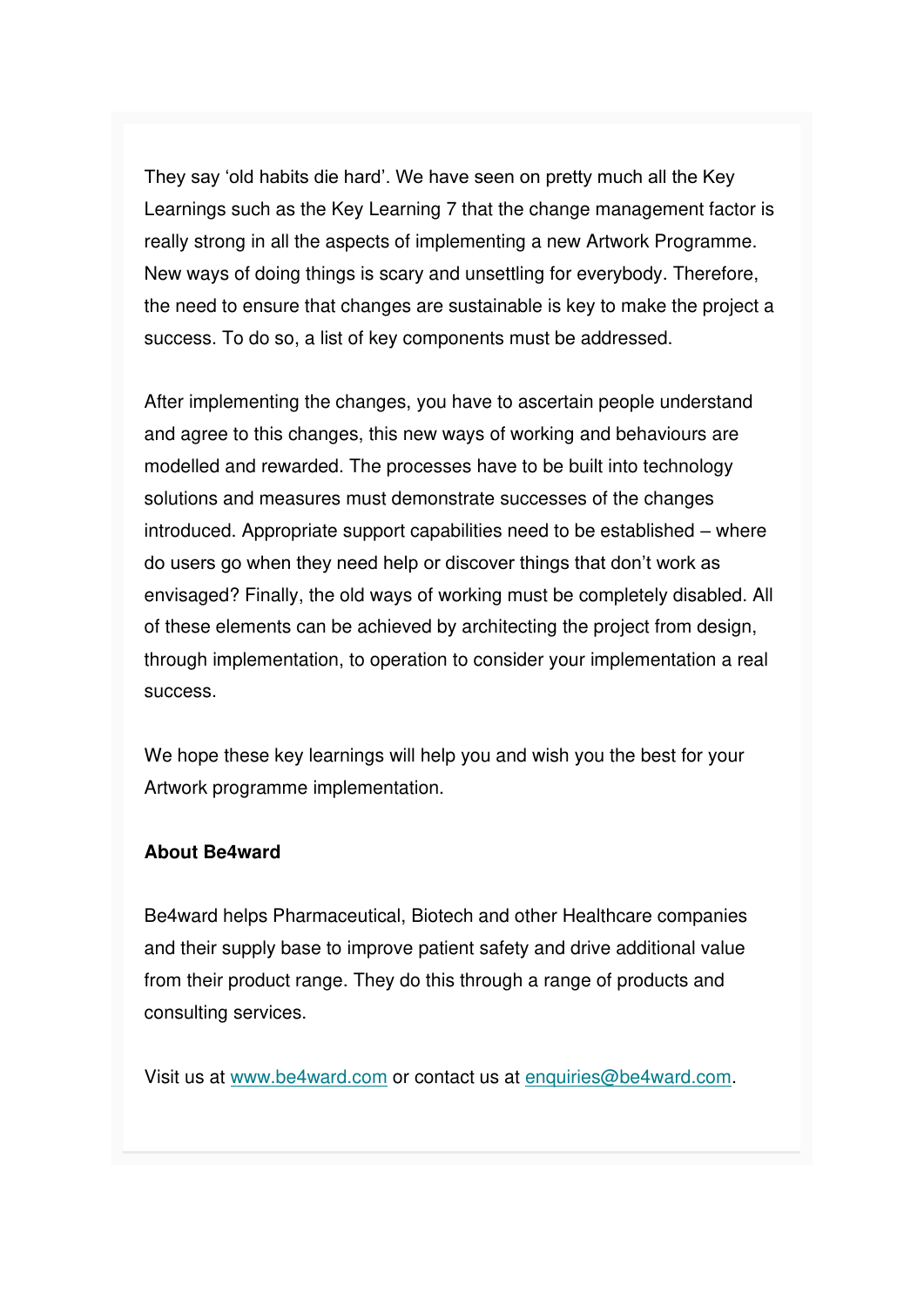#### [Read it online](https://mcusercontent.com/e26c7f2af713739ac392fa0ba/images/fec849cd-ec5d-4606-8d85-5ed8cf7bbc2b.png)

### **Featured Blog Posts : read offline**

## **FMD Alerts in 2020 – Where we are a year into legislation**

**Associate blog post from Grant Courtney, Principle Consultant**

*It's* been 14 months since EU FMD came into force and after initial problems bedding in the new systems, false alerts remain a problem preventing the realisation of the full benefits of the directive. With many grace periods now coming to an end, where are manufacturers on the EU FMD journey and what are the real consequences of unresolved alerts moving forward? Grant Courtney, Principle Consultant at Be4ward, examines the reasons behind these alerts occurring and looks at the action stakeholders must take now to keep the supply chain flowing.

On the 9th February 2019, new legislation was introduced within the EU with the aim of increasing patient safety by preventing falsified products from entering the pharmaceutical supply chain. The EU Falsified Medicines Directive (2011/62/EU) or EU FMD as it is known, called for a significant overhaul to the existing pharma supply chain system, requiring the establishment and implementation of new organisations and systems needed to authenticate every medicine distributed across the European market.

Initially most of the stakeholder effort was focused on meeting the compliance deadline. For manufacturers this included upgrading productions lines, putting in new IT systems, establishing new processes and running regulatory pack change programmes. Products were generally ready in time across the industry and from the 9th February 2019, as per the directive, all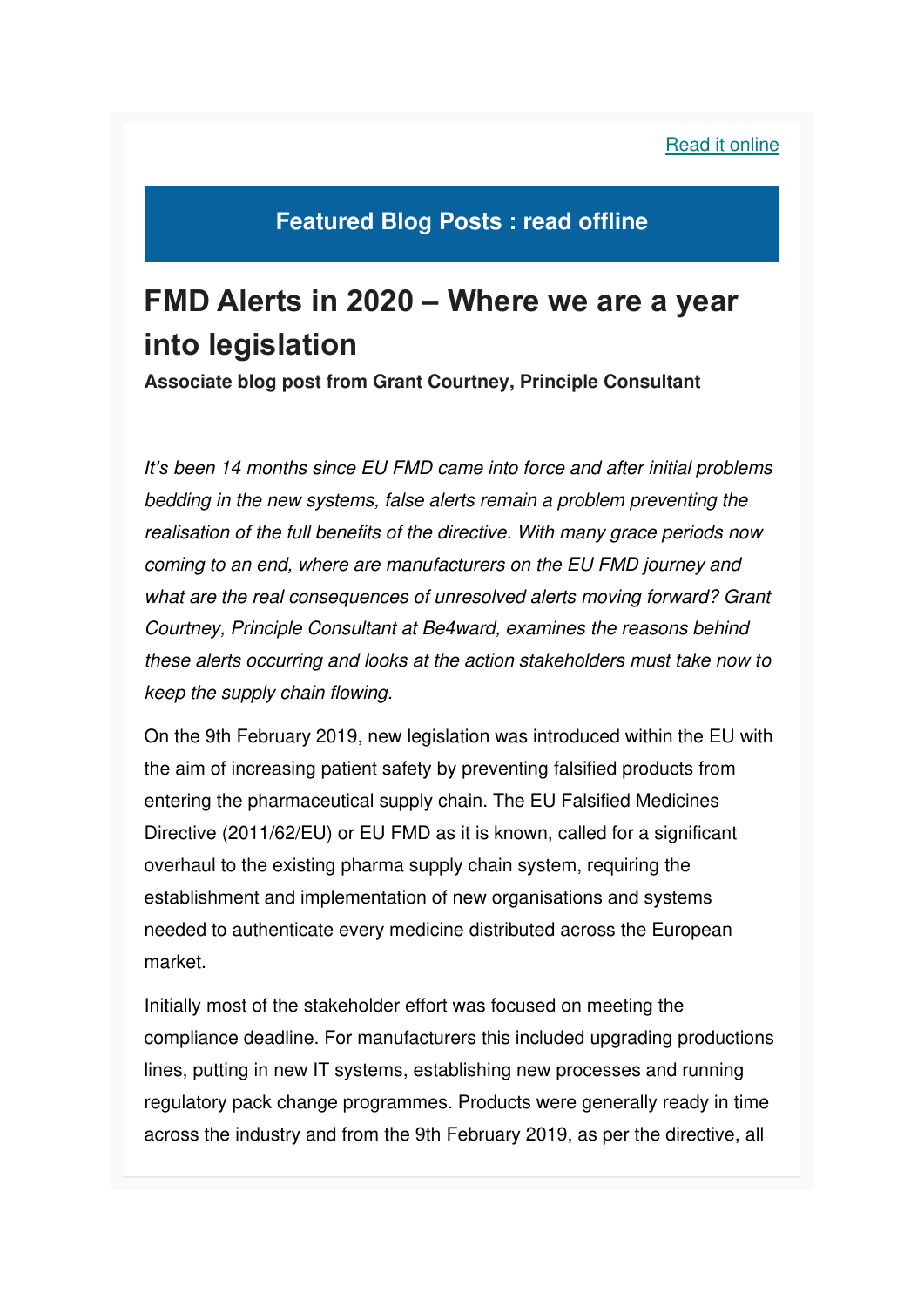packs which were released onto the market carried a 2D data matrix barcode with a unique identifier (serial number) encoded, along with a tamper evident feature to ensure the integrity of the pack. It would be wrong to believe that hitting the compliance deadline was the end of the journey. In many respects, February 2019 was just the starting point for the EU FMD.

Over 130 million prescribed packs are now scanned every single week. The scale of the systems is impressive, and the EU FMD has fundamentally changed the way in which prescription medicines are manufactured and how they are managed prior to dispensing. These changes present an even greater challenge than the technical ones already encountered, and the implications and impacts are only just starting to surface 12 months in.

For most of the millions of packs being dispensed each day, the pharmacists receive positive confirmation that the unique identifier is valid and, in a status, may allow the pack to be dispensed. When this occurs everything runs smoothly, however not all scans end with a positive confirmation.

The EU FMD systems are designed to identify any unique identifier on a pack which is not in the system or has a status which means it should not be dispensed. When a pack fails to authenticate, the system generates an alert which is distributed to several stakeholders including an alert to the Market Authorisation Holder (MAH).

Alerts generated by the system due to the unsuccessful authentication of a pack are vital as they flag a potential falsified product, allowing action to be taken to address the reason and any potential criminal activity. An alert raises concern over the quality and authenticity of the product, preventing it being dispensed to the patient.

Initially the level of alerts being generated were very high, running at about 6% of all scans. Many of these alerts were false due to two main causes. Firstly, some manufacturers had not managed to upload all the serial numbers into the European Medicines Verification System (EMVS) so missing data was triggering errors. Secondly, the pharmacy systems had not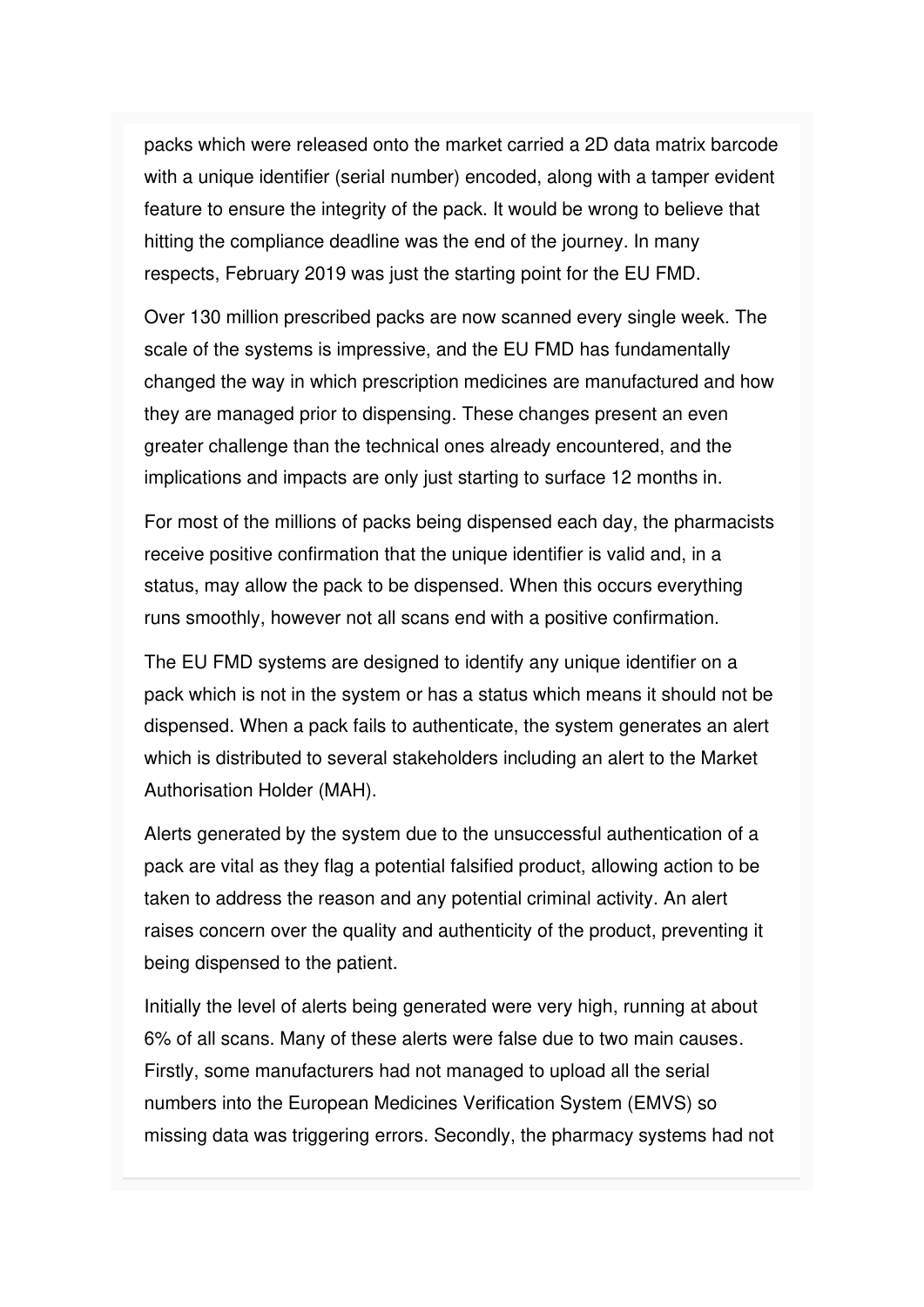been configured correctly and were introducing errors into the decoded barcode data. These errors included converting upper case characters into lower case and interpreting dates incorrectly.

During the past year, most authorities have taken a lenient view on the alerts, understanding that new software and processes have to stabilise and become embedded. In recognition of this many operated a period of stabilisation, whereby packs that triggered an alert could still be dispensed at the discretion of the pharmacist.

Many of these early problems have now been resolved, consequently the level of alerts has reduced to around the 1% mark as an average across EU countries. However, this level is still considered too high with many false alerts still taking place. It will be progressively more difficult to reduce this further and we can expect this to take many months more to resolve.

In part two of the blog, we examine in more detail the process that happens when an alert is triggered, what manufacturers should be doing and what's coming next in the EU FMD journey.

Should you have any questions about this or any other of my blogs, or would simply like to request a copy of any of our publications, please don't hesitate to contact me directly on my email: [stephen.mcindoe@be4ward.com](mailto:stephen.mcindoe@be4ward.com)

For more information on serialisation strategy and implementation, go to our [free download section.](https://www.be4ward.com/our-experts-publishing3/)

#### [Read it online](https://mcusercontent.com/e26c7f2af713739ac392fa0ba/files/a775ec7b-66e6-4855-b9e1-f97dd762b9ec/Top_20_Packaging_Complexity_Tips_Be4ward.pdf)

**Excellent Packaging Artwork Capabilities part 2 – The causes of artwork error and the importance of a service culture**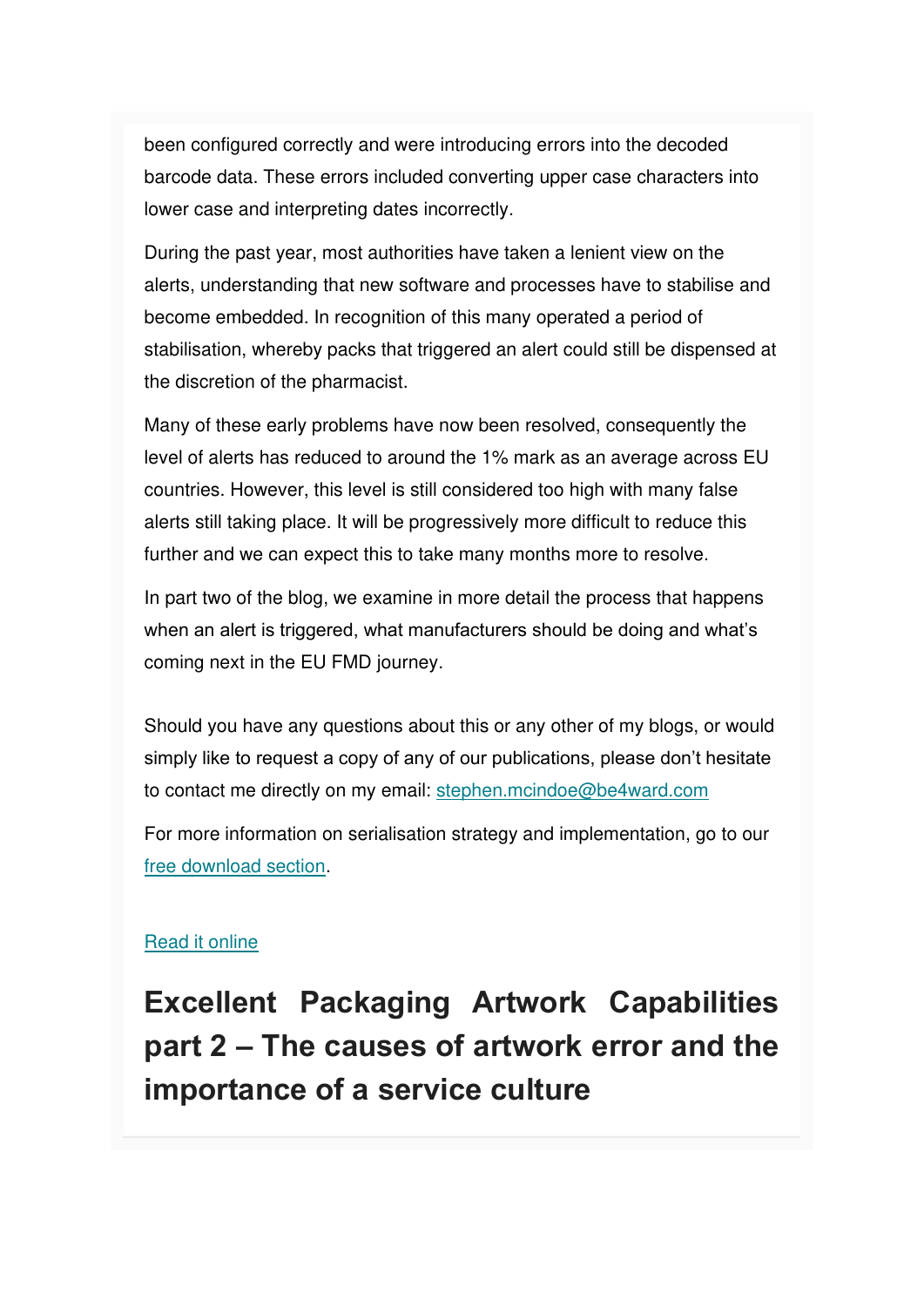#### **By Stephen McIndoe - VP of Be4ward**

In the [opening part](https://www.be4ward.com/blogstephenmcindoe/2020/01/30/excellent_packaging_artwork_1/) to my new blog series examining how to create and apply excellent artwork capabilities, I looked at why packaging artwork matters so much and what happens when you get it wrong. Here in part two I take a closer look at some of the main causes of artwork error, how to prevent them and how to create right-first-time packaging artwork. I also examine the importance of creating a service culture around the provision of labelling text and artwork and the benefits this can bring to the packaging artwork process.

#### **Causes of artwork errors**

I have divided the many causes of artwork errors into categories, discussing each of them in turn.

**Process gaps and inconsistencies** Alternatively termed as systematic errors, these occur when the design of the business processes is incomplete or are conflicting, leading to errors in the content of the artwork. A typical example of this would be a gap in the process definition for the provision of a particular piece of information.

**Lack of competence** Here, operators do not have the necessary skills, knowledge or instructions to carry out the tasks that are required of them in the business process. This may be due to issues such as an inadequate level of process definition or inadequate training and competence assessment. An issue of particular concern in artwork processes which I discuss later is that of ensuring the competence of people who perform tasks in the process only very infrequently.

**Lack of quality time** It does not matter how competent people are, if they do not have enough quality time to perform the tasks required of them then they are likely to make forced errors in one form or another. A lack of quality time to perform tasks is typically due to unrealistic process step times being expected, or an overall lack of adequate headcount resource. Clearly, this may also be a symptom of ineffective process and/or tool design.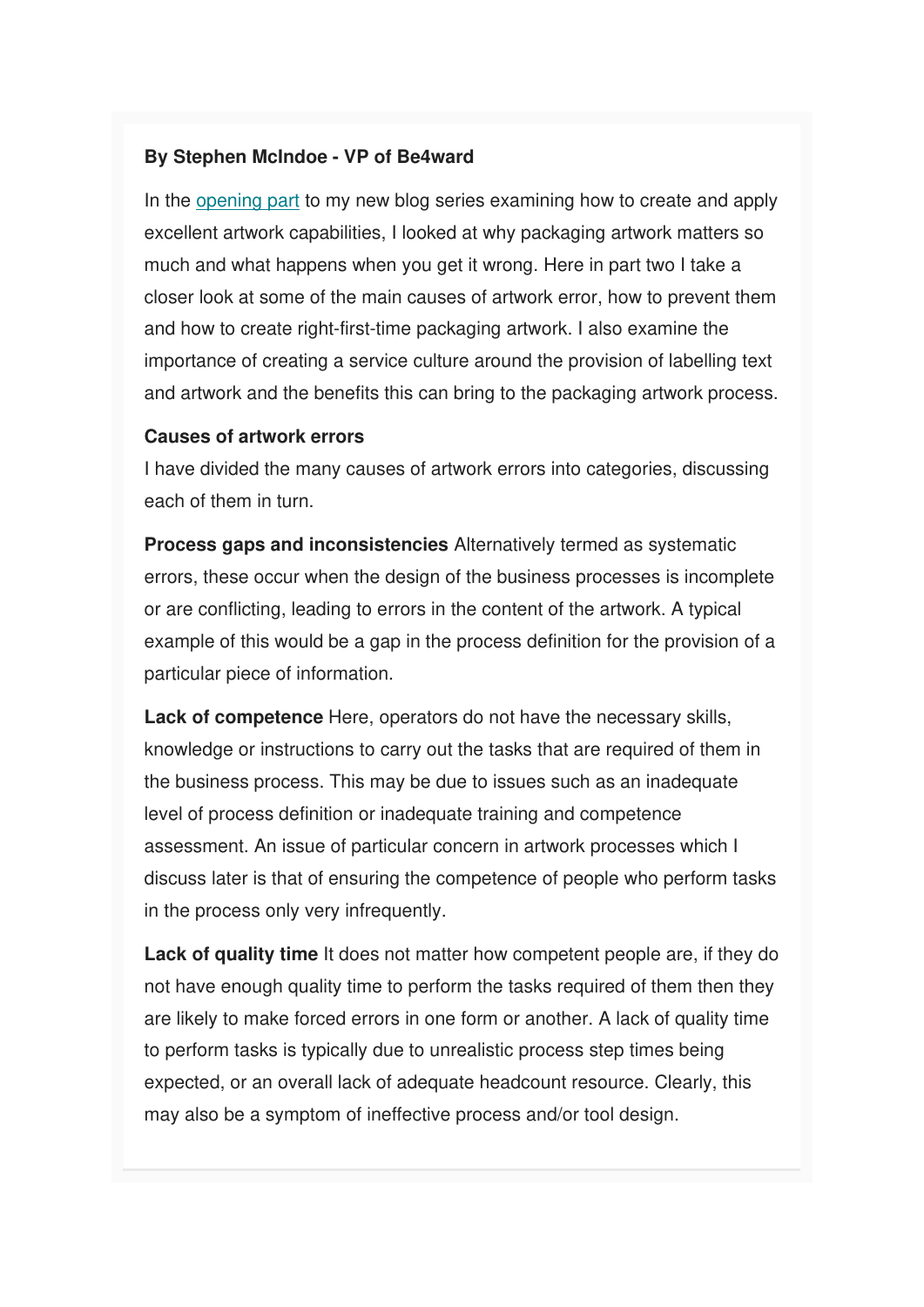**Inappropriate decision-making** In this type of situation, people will make inappropriate decisions during the execution of the business process which leads to errors in the resulting artwork. For example, management may set priorities which are interpreted by operations staff as needing to prioritise moving an artwork to the next stage of the process ahead of doing a task completely and correctly.

**Ambiguity** The artwork process involves many individuals providing detailed instructions to other individuals in the process, with the resulting opportunity for ambiguity in these instructions to lead to errors in the artwork. A lack of templates or instructions on how to pass on information and instructions in an unambiguous way can be examples of this type of issue. It must be remembered that many people working in the artwork process do so in their second language. This significantly increases the possibility of individuals misinterpreting instructions which are not entirely clear.

**Errors in source information** The age-old phrase "garbage in, garbage out" applies very well to the artwork process. If incorrect source information is used in the process then it is highly likely to cause errors in the resulting artwork.Typical examples of this type of issue include people using the wrong or incorrect versions of documents and the use of uncontrolled information sources such as ad hoc personal spreadsheets.

**Human error** A typical artwork process includes many steps where people are directly responsible for carrying out activities such as transcribing information from one source to another and performing multiple complex or repetitive tasks. It is natural for human beings to make mistakes; this can be for many reasons. Sometimes it will be due to limitations described elsewhere in this blog, sometimes it may just be because we are having a bad day. Whilst many steps can be taken to help reduce the possibility of human error, the fact remains that it can still happen and needs to be taken account of when designing artwork capabilities.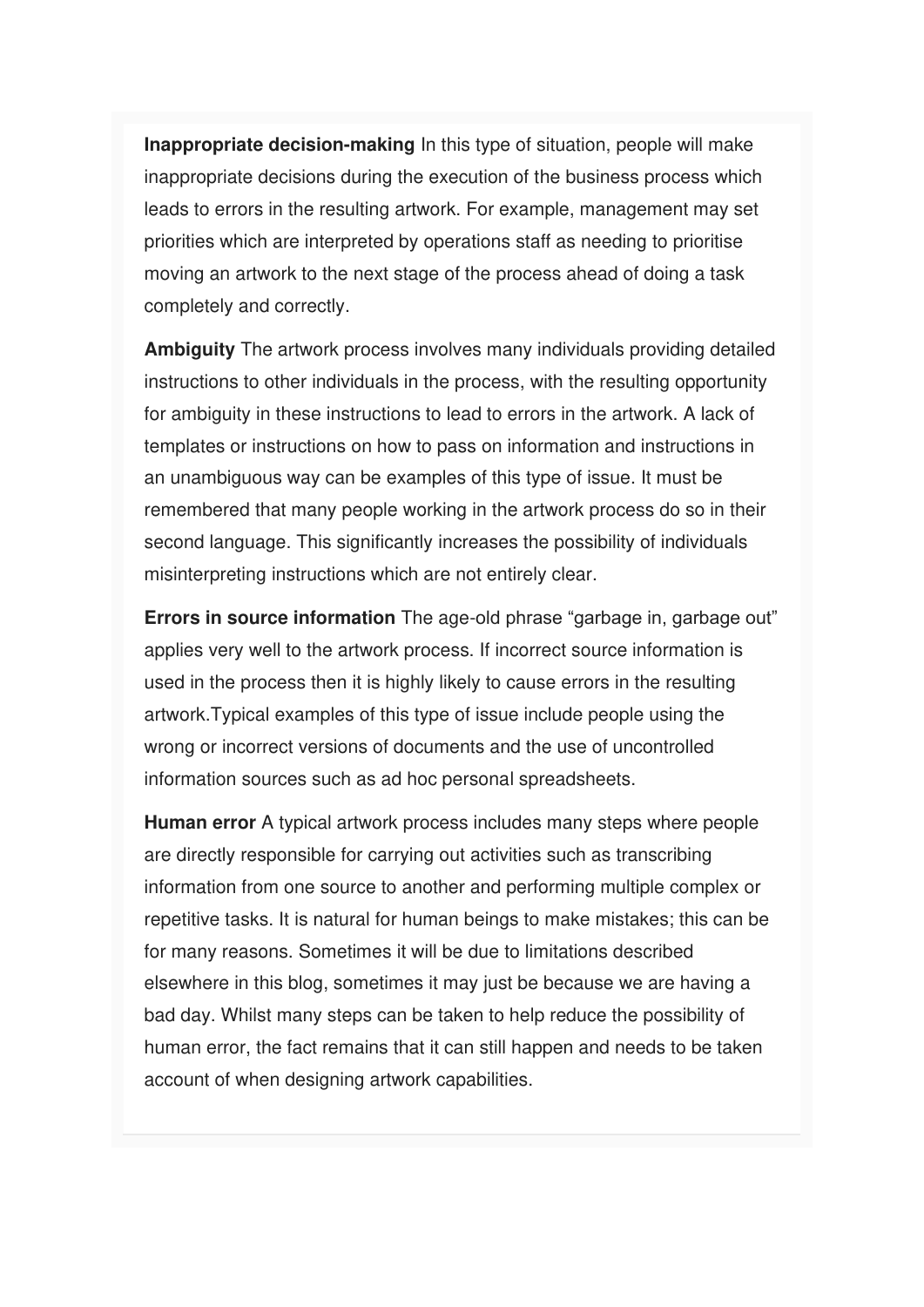**Technology errors** Technology in the form of computer software and tools is often used to perform or aid the artwork process steps. However, without careful design and control, this technology can introduce errors into an artwork. Examples of the types of issues which may cause such errors include software operating incorrectly; systems not providing the user with a true image of a document and font transcription errors when moving information from one document to another.

#### **Creating a service culture**

The development of packaging labelling and artwork involves many different groups across the company and, more often than not, external service providers and supply-chain partners. As I have already discussed, the creation of artwork requires many elements of information to be drawn together in a way that ensures that every detail is correct in the end-result. Without careful orchestration, the separate groups involved in the artwork creation process, both from within and external to the company, will not deliver artwork of the required quality standard. Each person involved in the process must perform their task in the process in the correct sequence, using the right information and tools in order to achieve a quality result.

To facilitate this, it is beneficial to consider the provision of labelling text and artwork as a business service. In our experience, the best artwork capabilities are those that consider themselves to be providing a service to the key business stakeholders and strive to understand their service role and deliver it. Like any service offering, this will evolve over time as the customer's needs change. The management of the artwork capability should recognise these changes and adapt the service accordingly in a managed and considered way.

The development of clear mission, vision and performance measures can go a long way to orchestrate the successful delivery of the service across the diverse groups that are involved.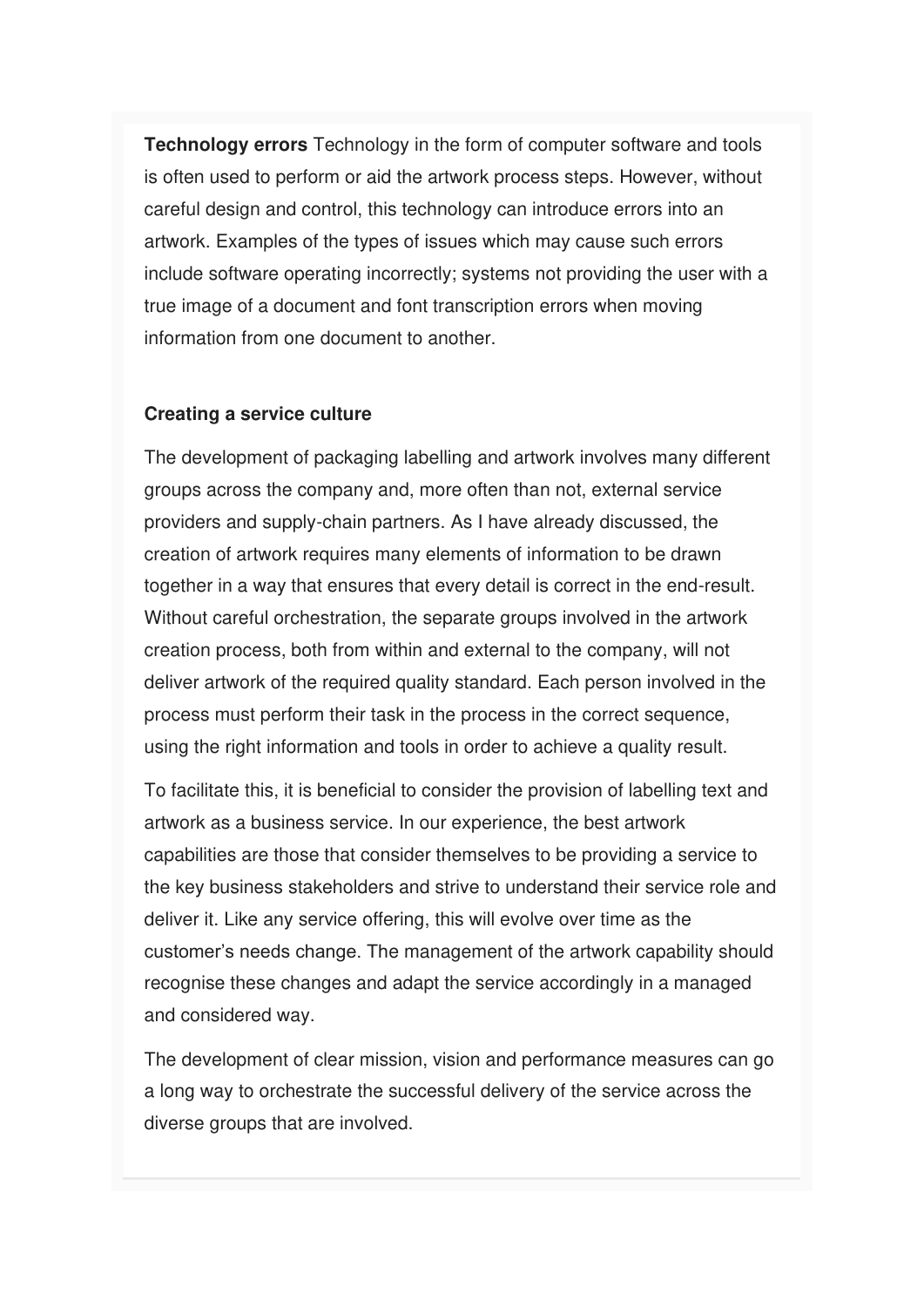#### **Defining service requirements**

When designing an artwork service, we have found it useful to take a systematic approach to the definition of the service requirement based on a number of key questions, which we discuss in more detail in our book Developing and Sustaining Excellent Packaging Labelling and Artwork Capabilities.

- What is the service producing?
- What is the scope of the service?
- Who are the customers?
- How do you measure success?
- What do you need the service to achieve?
- Who "owns" the service?
- Who is involved in the service?

#### **Service statement**

In order to answer the above it is good practice to capture the requirements of the service in a service statement of some kind. This may take the form of a service level agreement or any other similar document used in your company. It gives clarity to everyone within and outside the service on what the service is and is not there to do, how success is measured and how the service is expected to grow.

#### **Guiding or underpinning principles**

To support the service statement, it is also useful to define a set of guiding or underpinning principles on how the processes and capabilities will operate. These define the "rules of the game" and will help all parties involved in delivering the service when having to make decisions about how to move forward in a particular situation. We discuss typical principles further in our book.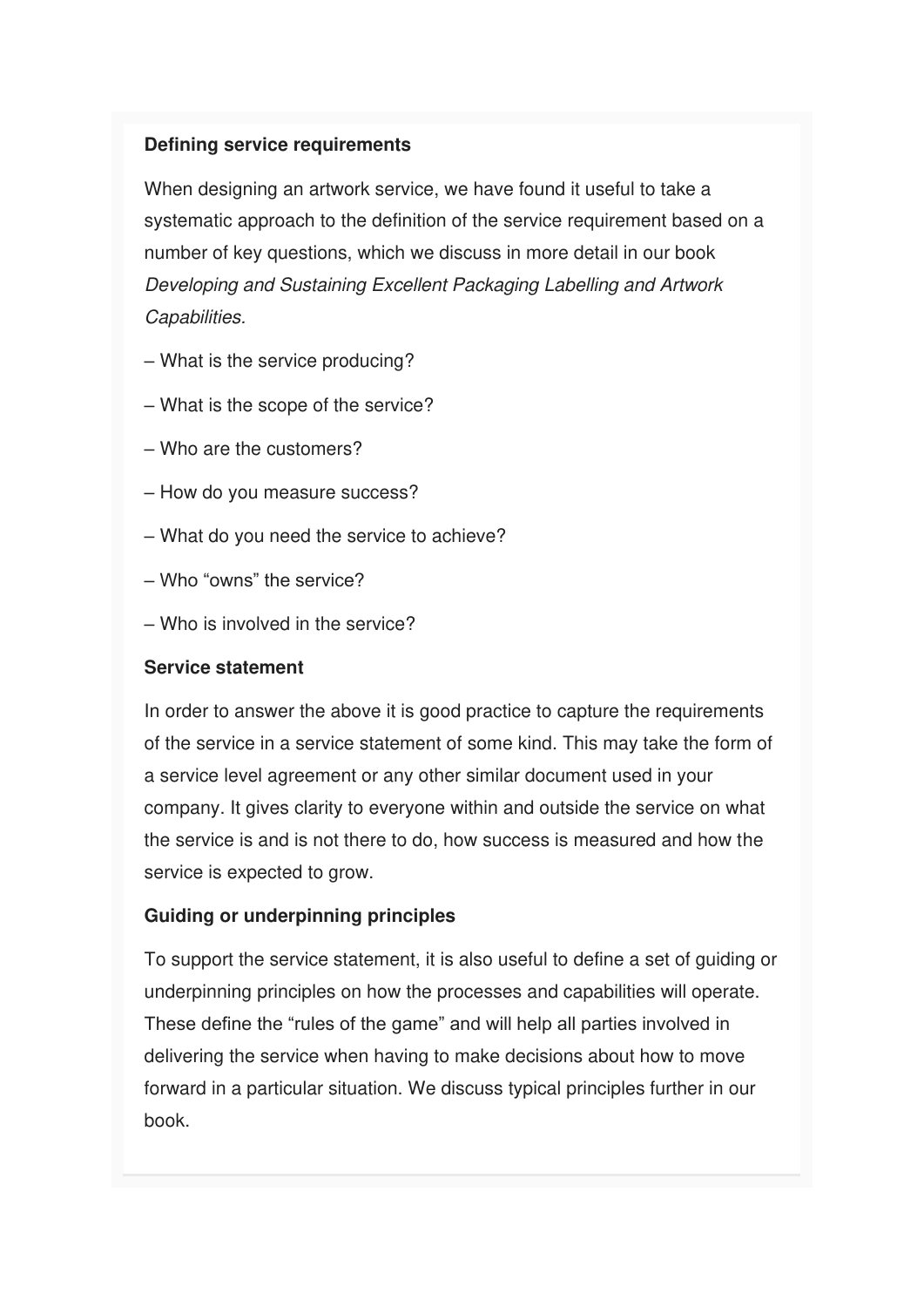#### **Service culture**

Developing a common service culture across the various teams involved in delivering the overall artwork capability is also a useful means to ensure successful delivery of the service. It must also be recognised that, in providing a service to a broad group of stakeholders, it is rarely, if ever, possible to please everyone all of the time. An element of good service management not only recognises this, but actively helps to ensure its key stakeholders also recognise this and are involved in collaborative decisionmaking for key aspects of the service delivery.

It is easy for an external supplier to develop a service culture; after all, it is inherent in the nature of the relationship between the two parties. Not pleasing your customer on an ongoing basis more often than not results in a clearly recognisable termination of the relationship.

When managing internal service functions, the service nature of the relationship between the artwork capability and the rest of the organisation is not as obvious to everyone involved unless it is carefully orchestrated. This requires activity not only on the part of the group providing the service, but also on the part of the customer groups. As with relationships with external providers, it is all too easy for a customer group to abuse the relationship and blame the service provider for all manner of issues. To be successful, the service group and the customer groups should strive to see the relationship as a meeting of equals for mutual benefit, not a master and servant relationship.

You will also recognise that the artwork service relationship, if it is to be successful, will last a considerable period of time. Indeed, if the service is provided by a largely internal team, there is little or no practical opportunity to stop the relationship. Everyone in a long-term relationship will recognise that, for the relationship to be successful, effort needs to be put into it from all parties. Managing an artwork service capability is no different and this effort needs to be budgeted for and the necessary work planned and executed.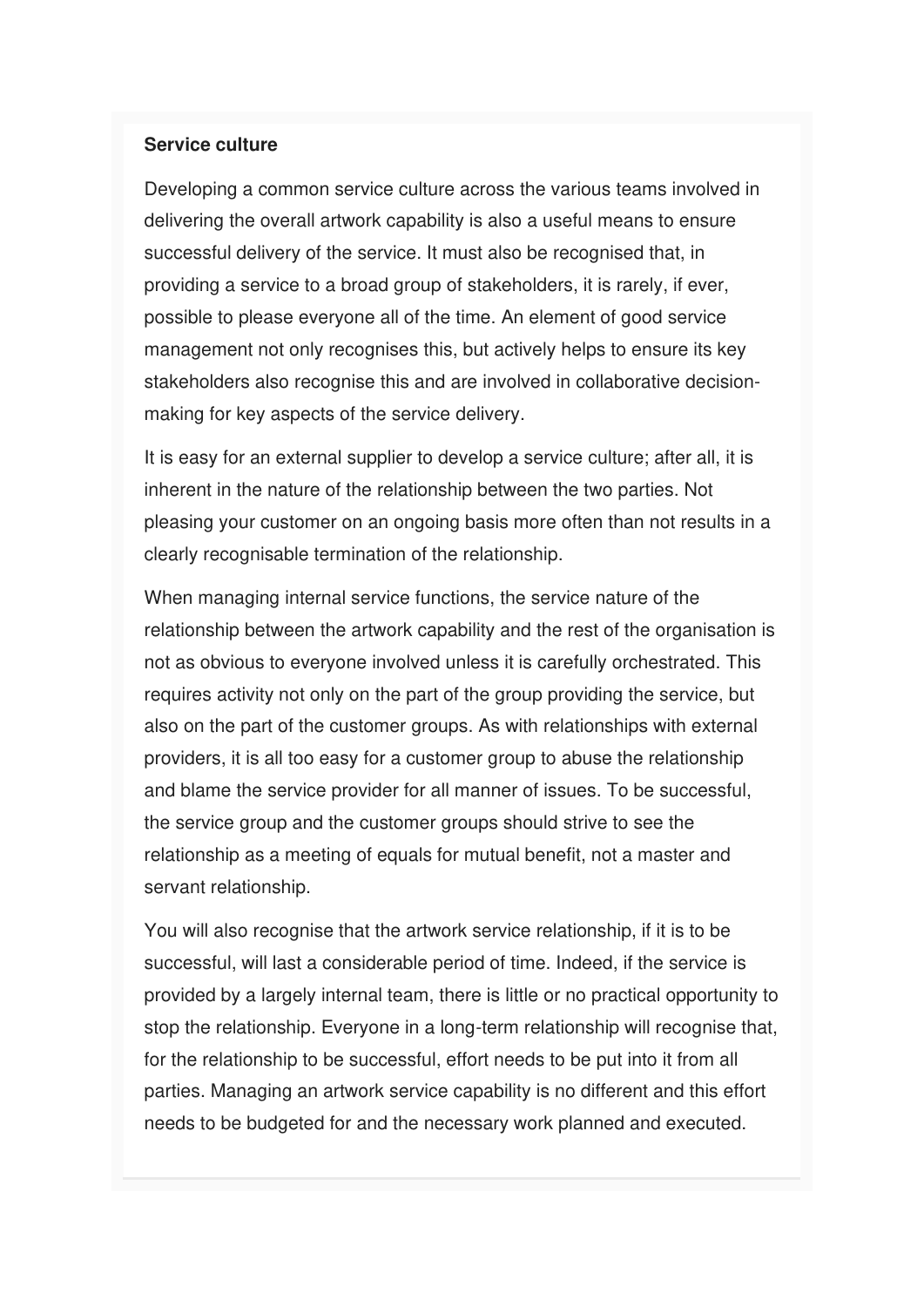In part three of my blog series on Excellent Packaging Artwork Capabilities I'll be looking at the core artwork process and interfacing processes.

To help you with your artwork improvement programme, you can also find useful information in our book [Developing and Sustaining Excellent](https://www.amazon.co.uk/Developing-Sustaining-Excellent-Packaging-Capabilities-ebook/dp/B008GUX88C)  [Packaging Labelling and Artwork Capabilities](https://www.amazon.co.uk/Developing-Sustaining-Excellent-Packaging-Capabilities-ebook/dp/B008GUX88C)

Should you have any questions about this or any other of my blogs, or would simply like to request a copy of any of our publications, please don't hesitate to contact me directly on my email: [stephen.mcindoe@be4ward.com](mailto:stephen.mcindoe@be4ward.com)

[Read it online](https://www.be4ward.com/blogstephenmcindoe/2020/02/28/excellent-packaging-artwork-capabilities-part-2-the-causes-of-artwork-error-and-the-importance-of-a-service-culture/)

## **Ensuring Effective Translations – An Introduction**

#### [Andrew R Love](https://www.be4ward.com/blogandrewrlove/author/stefan/)

As globalisation increases and companies reach customers in many more markets around the world, the need for accurate and comprehensive translations increases. Translation activity is an often forgotten back-room process. It is rarely considered core to a company's operations, but failure in the process results in incorrect information being provided to customers, suppliers, regulators or shareholders. At minimum this is embarrassing and may not show the company in the best light. However, some errors can be significant, impacting the safety of the customer or agreements with regulators. These can seriously damage the company's reputation and lead to sanctions and fines.

It is therefore essential that a company has a fit for purpose translation capability. This should ensure that the processes, roles, suppliers and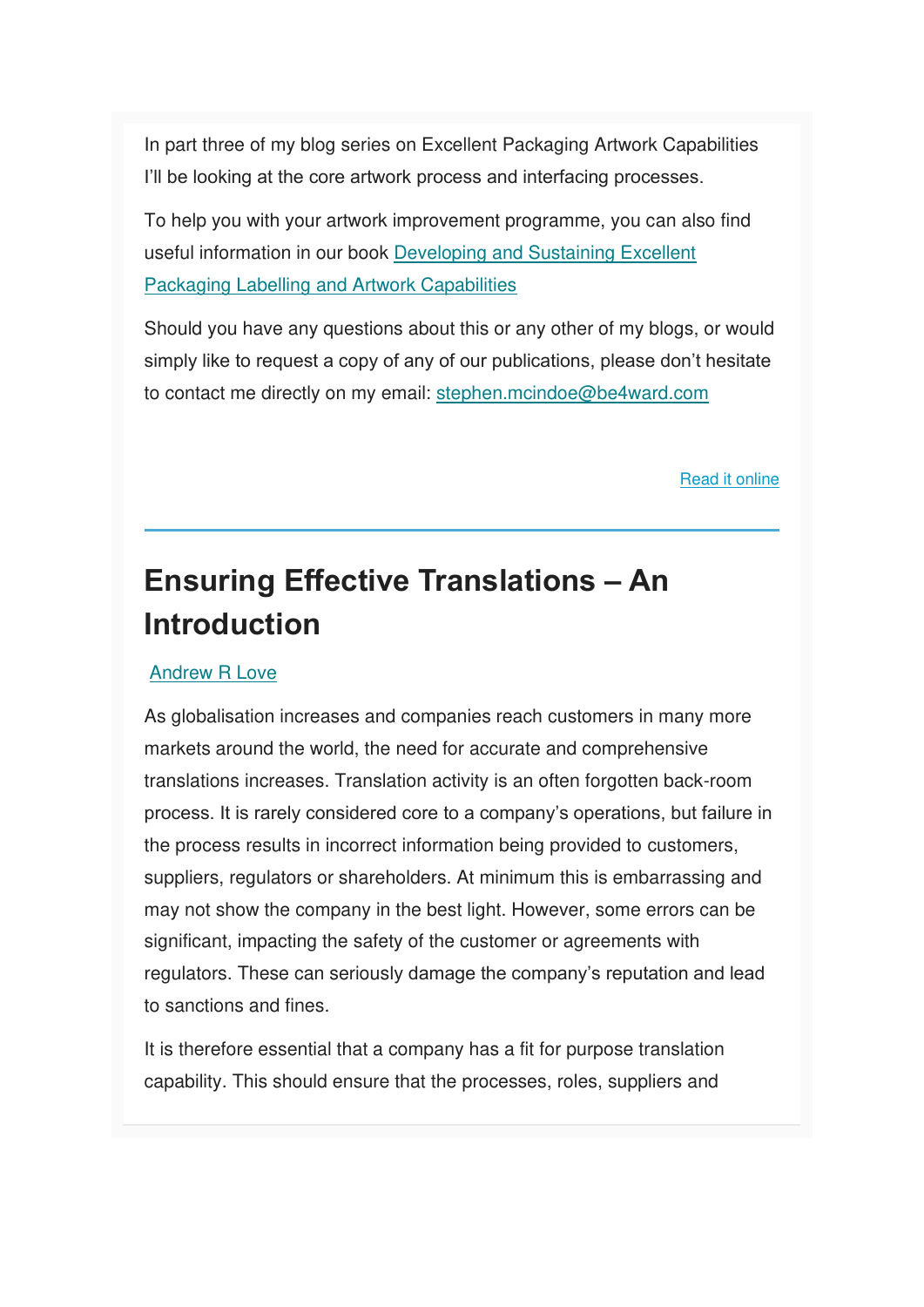systems necessary to deliver a quality output are available across the organisation for anyone involved in translation activity.

In this new blog series, I am going to look at a series of tips to help you establish your translation capability. It is based around a 10-step process as follows:

1. **Define your approach to translation**: the activities you need to do in your organisation to set out how you will manage translations across the company

2. **Initiate your project**: the steps you would take to start an individual translation project and set the project up for success

3. **Prepare text for translation**: tips for how to make sure that the text you are supplying for translation is prepared to allow a high-quality translation

4. **Choose a translation provider**: tips to ensure that the translation provider you propose to use is fit for purpose

5. **Translation specifications**: how to establish a set of standards for working with your translation provider

6. **Brief translation provider**: how you instruct the translation provider to undertake the project you want translated

7. **Prepare translation**: the preparation of the translation at the translation provider

8. **Review translation**: the quality assurance steps undertaken to make sure the translation is correct

9. **Approve translation**: the formal approval of the translation

10. **Securely store approved files and build translation memory**: how to ensure effective document management and how to start building a library of standard phrases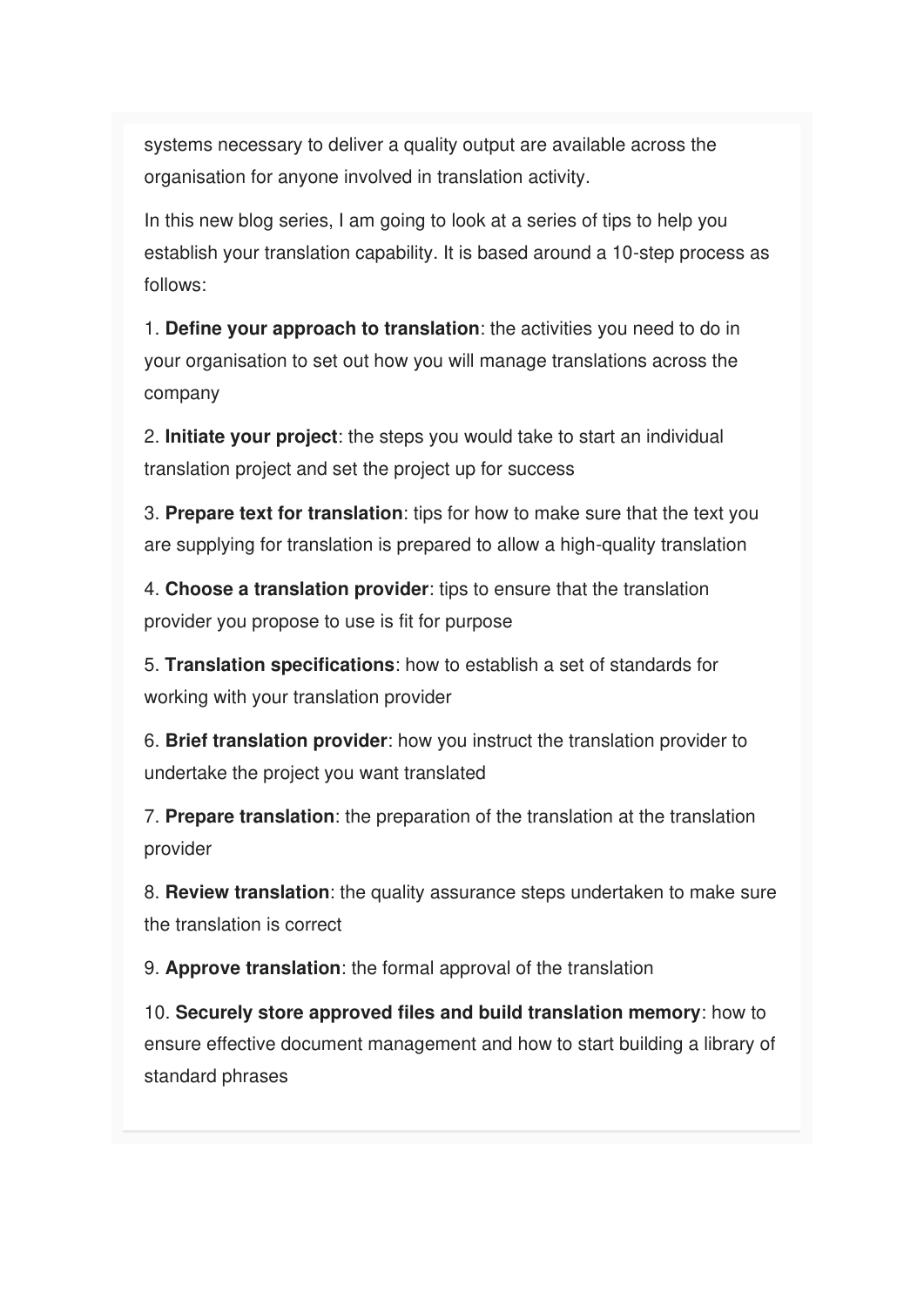In my next post we will take a closer look at the first step: Defining your approach to translation.

Should you have any questions about this or any of my other blogs, if you would like to discuss the artwork processes within your company or would simply like to request a copy of my booklets, please don't hesitate to contact me directly on my email [Andrew.love@be4ward.com](mailto:Andrew.love@be4ward.com)

[Read it online](https://www.be4ward.com/blogandrewrlove/2020/02/28/ensuring-effective-translations-an-introduction/)

## **Ensuring Effective Translations – Define your approach to translation**

#### [Andrew R Love](https://www.be4ward.com/blogandrewrlove/author/stefan/)

As outlined in my previous post on this subject, in this blog series we are looking at a set of tips based around a ten step process to help you establish your translation capability.

In this post I look at the first set of tips, based around step  $1 - Defining$  your approach to translation:

#### **Take a strategic approach to translation**

Translation is an important part of any business operation. The process provides information to customers, suppliers, shareholders and regulators. Errors can at minimum be embarrassing to the organisation and in the extreme can lead to sanctions and product recall. It is therefore essential that a strategic approach is taken to the provision of translation capabilities within your organisation. This needs to cover policies, processes and procedures, document creation and management, management of translation agencies and approval and use of texts. Policies need to be complied with and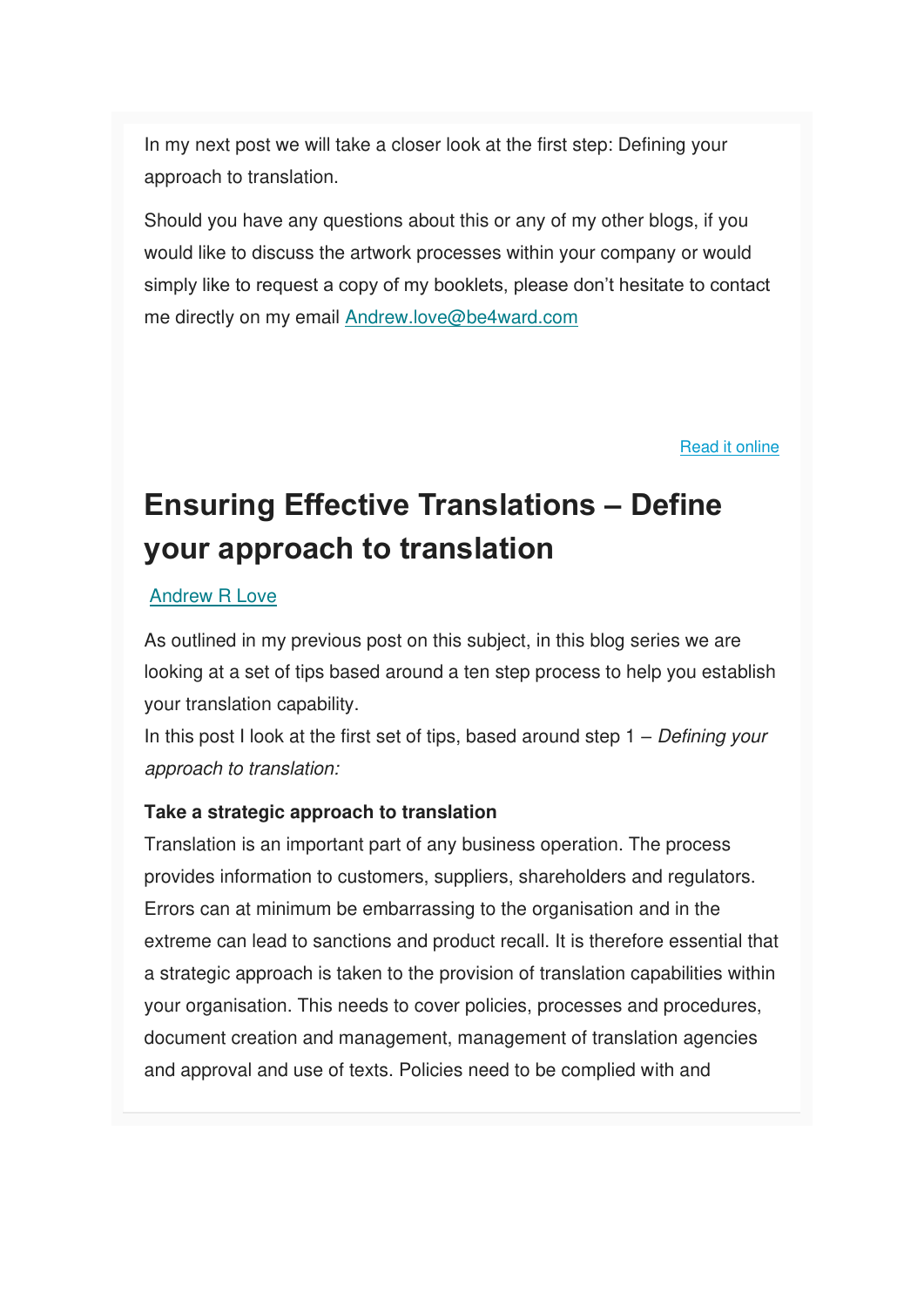management and in-country personnel need to buy into documentation processes.

#### **Understand the 'value-add' from translation**

Translation is a complex activity impacting many parts of the organisation and many different types of documents. It is often a 'hidden' activity in many companies, who don't realise this complexity or the business impact when things go wrong. In light of this, it should be performed and managed by professionals of the domain to ensure a professional approach that assures and enhances corporate reputation.

The preparation, review and approval of a translation takes time  $-$  a translator usually translates around 2500 words per day. It is therefore important that individuals involved in the process are given appropriate time to perform the quality critical steps they undertake. Moreover, much of this activity may be performed outside your organisation by translation service providers. These suppliers need to be appropriately selected, engaged and managed to ensure performance meets business requirements. A partnership approach is recommended, involving the translation providers in the translation projects and process improvements you are undertaking.

#### **Manage terminology and style through glossaries and style guides**

The use of glossaries and style guides can provide a level of standard for translations undertaken. A company-wide glossary of English terms, that is vetted by management and reviewers, will help ensure that all teams agree on the core terminology that is unique to your organisation. The glossary could include the following conventions that are used in your company: corporate/product nomenclature, abbreviations and acronyms, terms that remain in English (i.e. product names, copyright items, etc.), and "lingo" that should stay consistent across languages.

A style guide explains the "voice" and tone that each language should have. This assists in ensuring consistency of the style if translations in the same language are being undertaken by different teams across the organisation.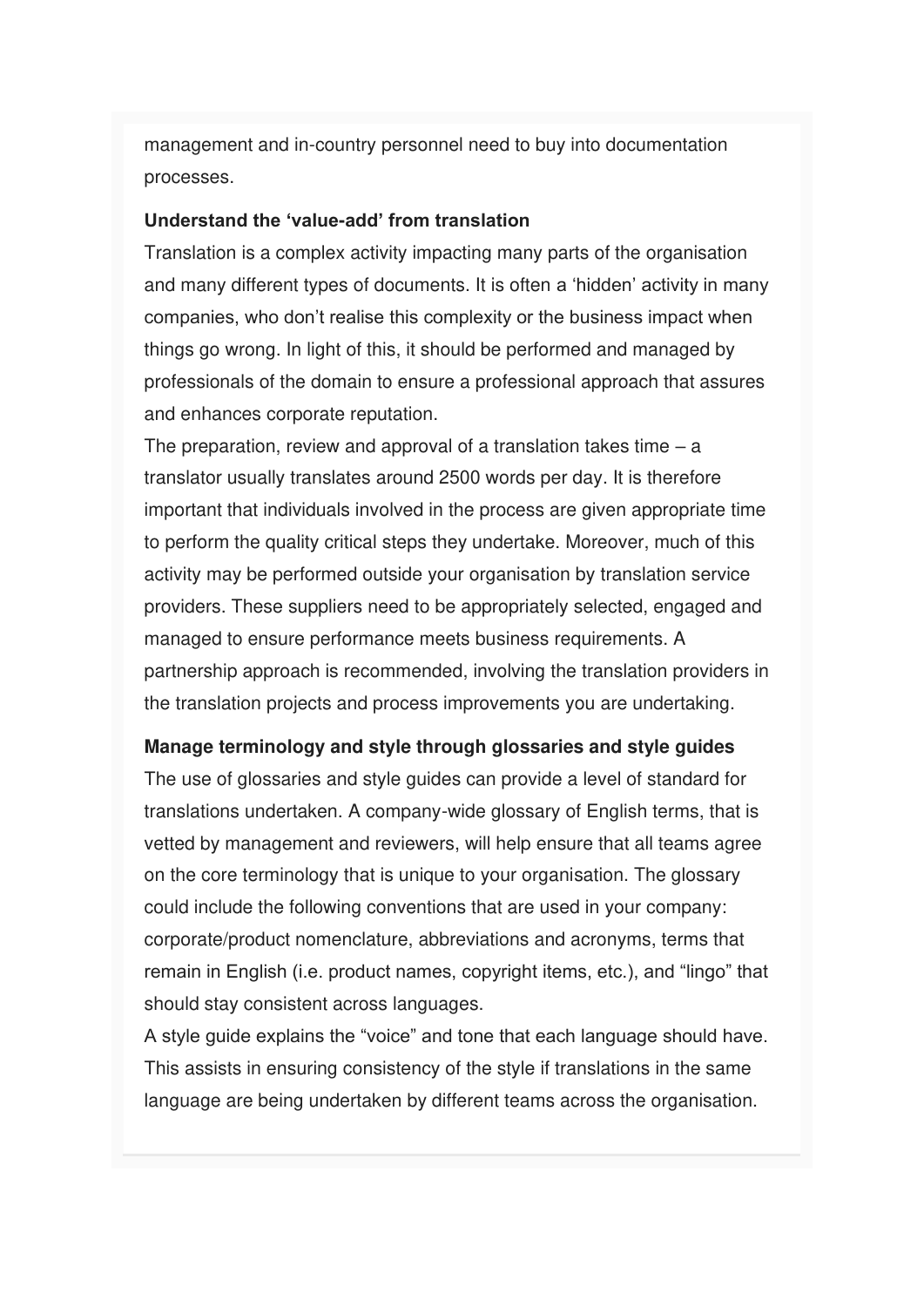#### **Resist the temptation to do it yourself**

Being able to speak a language does not guarantee being able to write effectively in that language. In most cases your written command of a foreign language will be immediately recognisable as "foreign". Being bilingual is not a guarantee of being able to translate a document. It is a misconception that anyone who is bilingual will have fluency in writing or skill in translation. If you want your organisation to appear professional, you need to be served by a professional approach. Moreover, in many cultures, awkward or sloppy language is not considered amusing and can be considered insulting. Most lead translators have a minimum of 5 years of experience in translation. They either have a university degree, relevant experience in a specialised field of work, or equivalent professional qualifications. All reputable translation companies would go through a strict vetting process before enlisting any translators and their work will be regularly monitored. Translators will only translate into their native language and will have experience in the industry they are translating for.

#### **Centralise your translation projects and energy**

Translation requirements can arise in many different parts of an organisation, but typically these are not coordinated centrally, but instead local teams undertake the activity in isolation, to local standards and processes and often creating a plethora of translations service providers.

It is far more effective from a quality and consistency point of view to centralise language projects into a centralised coordinator role and outsourcing translation to rigorously selected and preferred suppliers. It would therefore be recommended to assign a translation coordinator who selects, assesses, communicates with and manages your translation providers and coordinates all translation projects for your company. If you have a large spread of required languages, it is unlikely that one translation service provider would be able to meet all needs – they may rely on local subcontractors to support them, and you would need to ensure that these local subcontractors are appropriate for the task and effectively managed by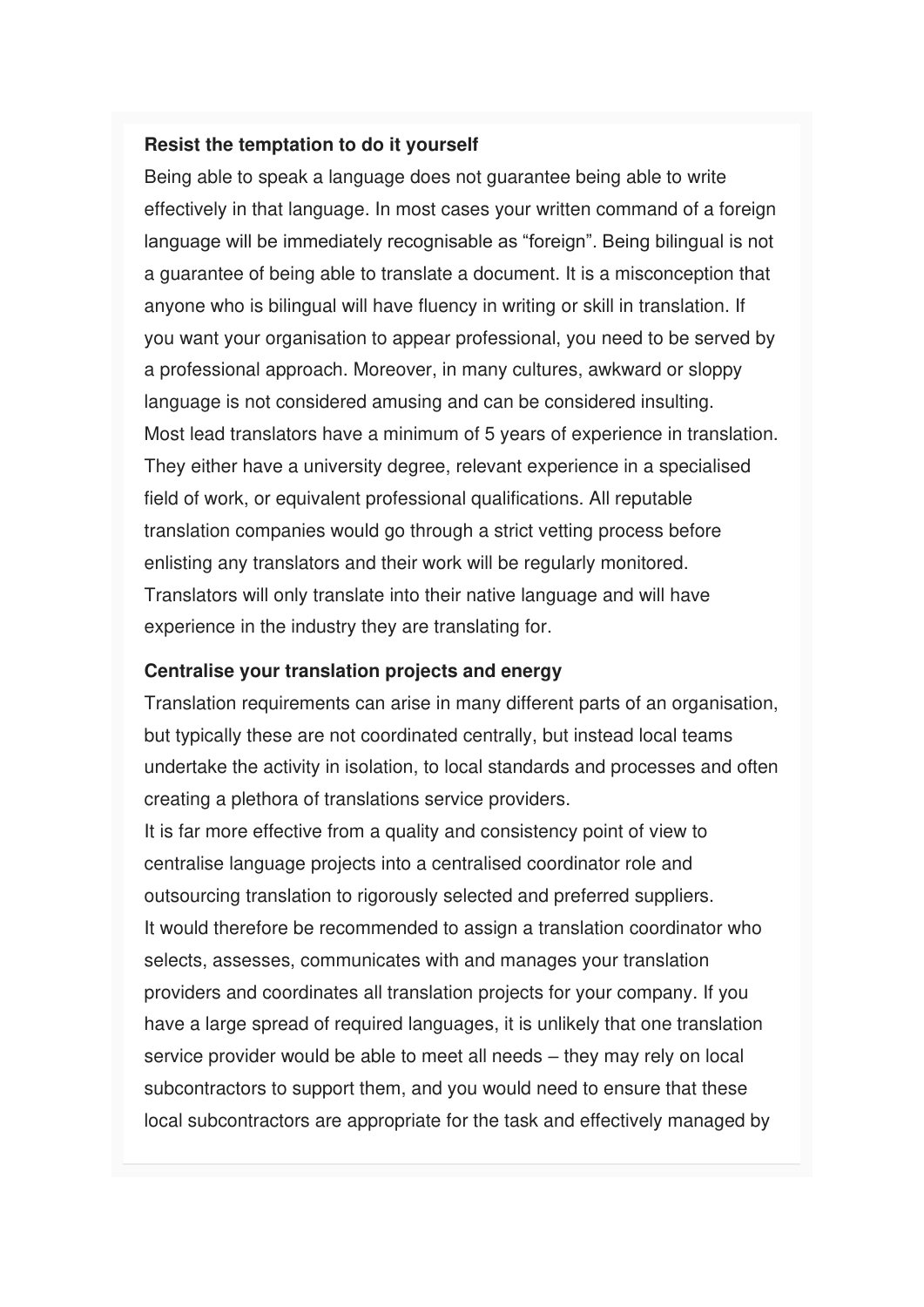the lead service provider. This may drive you to a shortlist of preferred suppliers, in which case it will be necessary to ensure when people select a provider, they select on the right basis of competency, specialisations, languages, prices etc.

#### **Use a Document Management System**

A Document Management System will help with version control, effective QA and reviews and promote re-use and consistency. It should be available for everyone involved with the process, whether inside or external to your company.

In the next post we will look at the second step – *Initiate your project*.

Should you have any questions or feedback relating to this or any of my other blogs, if you would like to discuss the artwork processes within your company or would simply like to request a copy of my booklets, please don't hesitate to contact me directly on my email [Andrew.love@be4ward.com](mailto:Andrew.love@be4ward.com)

[Read it online](https://www.be4ward.com/blogandrewrlove/2020/03/30/ensuring-effective-translations-2/)